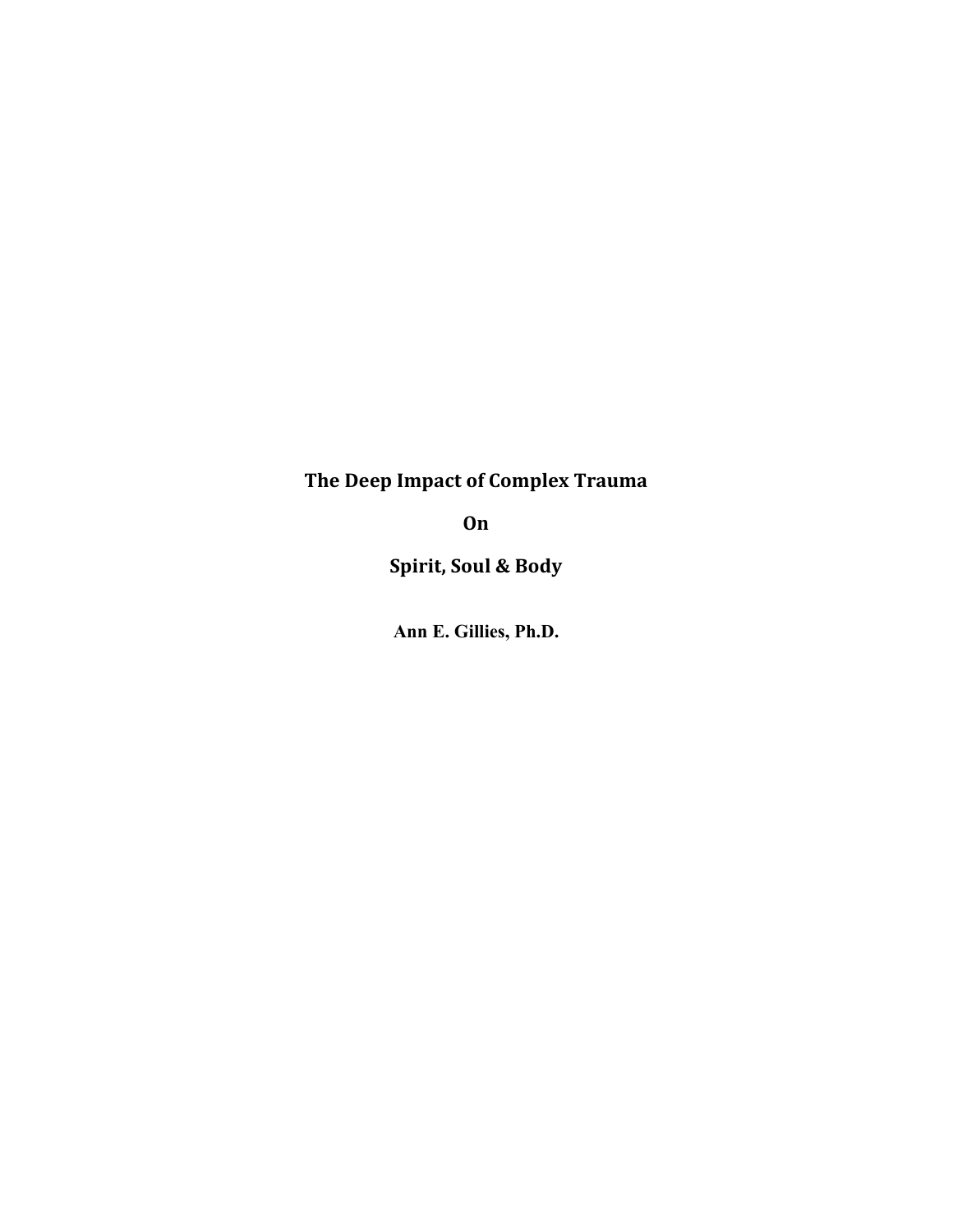## **ABSTRACT**

In this paper I discuss the subject Complex Traumatic Stress with the hope to bring a deeper insight both psychologically and theologically to this timely and important subject. The realm of the Sprit, Soul and Body trilogy is identified with an examination God Identity and attachment. While acknowledging the characteristics of Christ as Savior; Christ as Sanctifier, Christ as Healer. Emotionally focused processing utilizing Accelerated Experiential Dynamic Psychotherapy (AEDP) as well spiritual techniques are described within the framework of three stages of trauma therapy: Creating Safety and Stability; Processing the Traumatic Experience and Consolidation.

*Keywords*: Complex Traumatic Stress; Spirit, Soul, Body; God, Christ,; Attachment; Emotional focus, Accelerated Experiential Dynamic Psychotherapy (AEDP); Dissociation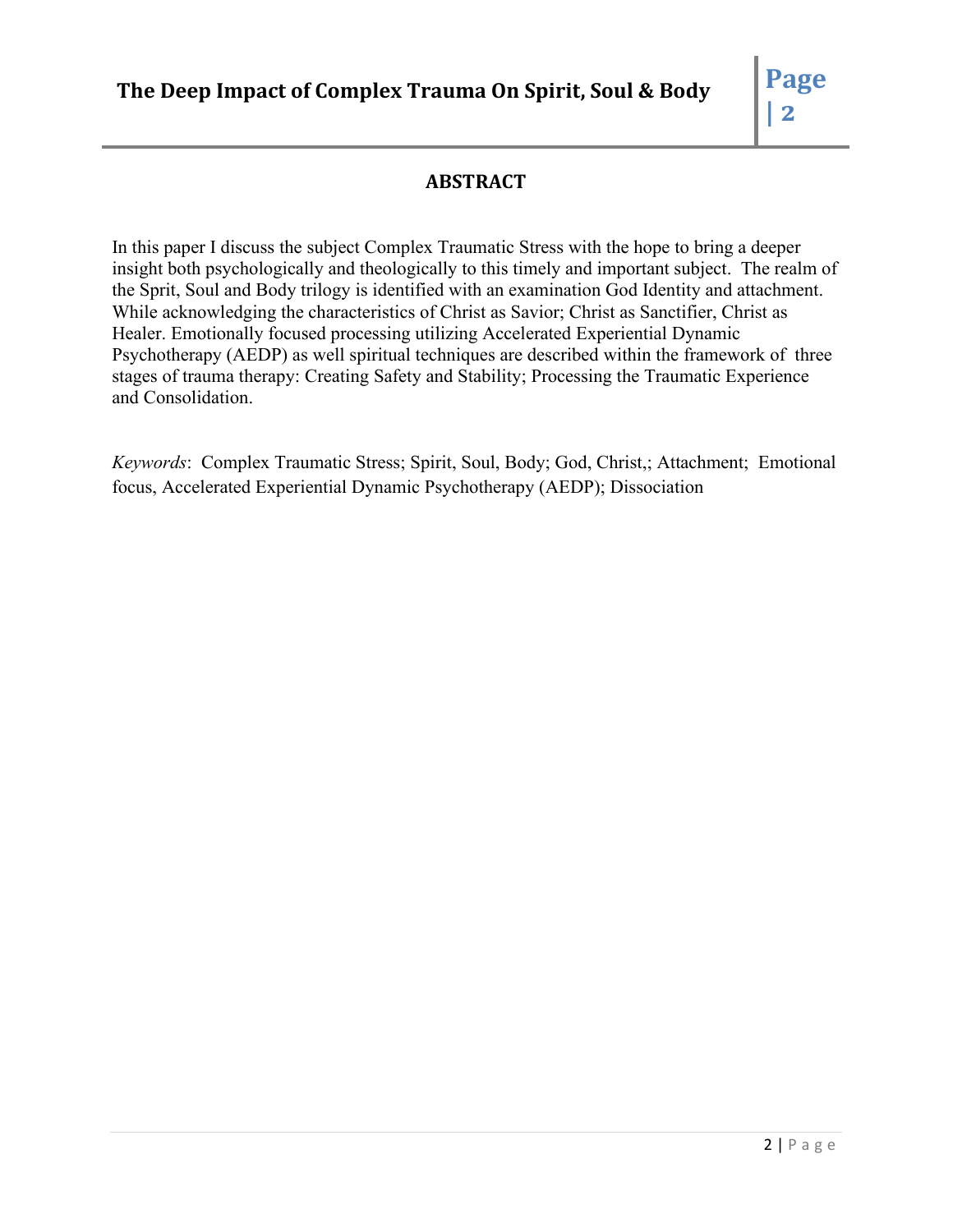## **Trauma Hits Home**

OCTOBER 22, 1944. MY UNCLE CHARLIE HAD RETURNED HOME FROM THE war. He, Aunt Elva, and their eight children were settling back into life together. On this bright October day, Uncle Charlie took two of his sons, Elmer (12) and Ronnie (10), to harvest apples at the military base just a few miles up the road from where I grew up.

While there, Elmer found a brightly coloured mortar shell lying on the ground. His dad told him to carefully put it back where he found it. Being a curious twelve-year-old, Elmer hid the shell in the bottom of a barrel of apples.

After dinner, Helen, the eldest daughter, was finishing up the dishes. She had moved back home during her pregnancy as her husband (also a Charlie) was overseas. Aunt Elva was peeling apples at the kitchen table, while Elmer and Ronnie were inspecting their homemade smoke bombs nearby. Uncle Charlie was sitting in the front room listening to the Grand Ole Opry, and Helen had just stepped through the doorway into the adjoining woodshed.

Elmer retrieved the pretty red mortar shell he'd brought from the range and showed it to his mom. He then grabbed a knife and started to pry open the bomb. What happened in that split second was fixed in Aunt Elva's mind for the rest of her life! Listen to her words as she recounted the tragedy over fifty years later:

I heard a huge explosion. I can still hear myself screaming whenever I think of it. I looked down and Ronnie was lying in pieces on the floor. His body had hit the ceiling and was lying near my feet; he was headless. I tried to get up; I guess I was in shock. I fell to the floor.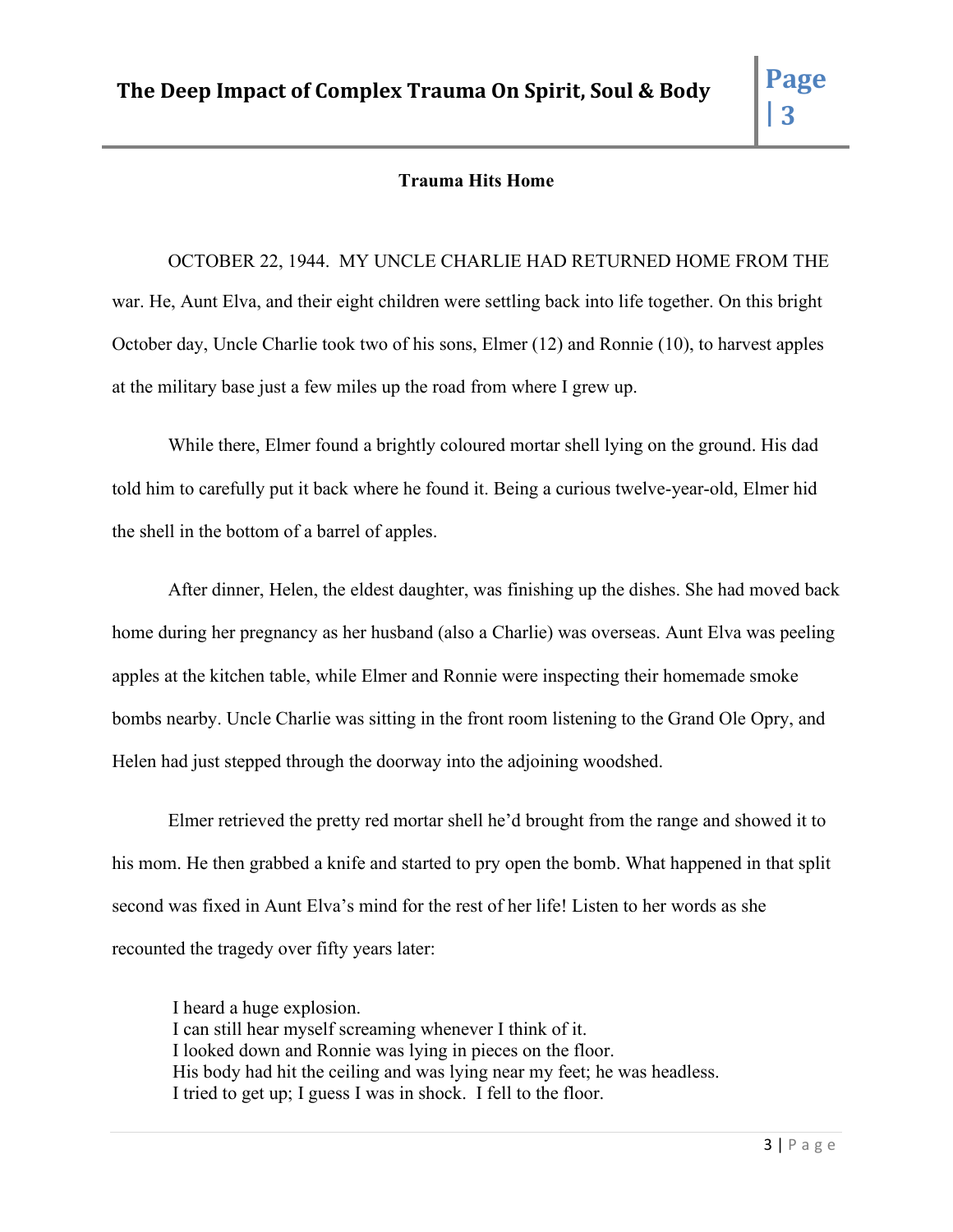My leg was broken in many places and shrapnel had put holes in my thigh. Elmer was on the floor at the other end of the table. His head was still on; Charlie rushed in and tried to pick him up, but his insides just seeped through Charlie's fingers. His heart was still quivering…

Their sons, Melt and Peter, were at the show in town with my own dad, Gar, who was also living with the McCallums and helping on their farm. Dad was sixteen years old and Peter (14) was his best friend. In those days there were no cleanup teams to come in hazmat suits. It was my dad and Pete who were delegated to clean up. I clearly remember Dad telling the story of "peeling their fingers off the ceiling"! He only talked about it when he was drunk.

Pete and my dad were walking to the barn the morning after the accident when Pete turned toward my dad and asked him, "Where is the tractor?" My dad looked at him and said "Pete, it's right in front of you." Pete had gone completely blind overnight and would never see again! Dad and Pete both abused alcohol for many years.

Aunt Elva clung to Jesus and became possibly the sweetest, kindest, most loving woman I have ever known. Uncle Charlie's nominal faith was transformed, and he became a charismatic, gospel-sharing believer. These two lovely people would later have a tremendous impact on my own life.

Trauma changes people.

## **Introduction**

In 2017, I had the privilege of presenting on the topic of The Deep Impact of Complex Traumatic Stress, from a clinical perspective at the American Association of Christian Counsellors World Conference**.** At that time there was keen interest in a follow up workshop on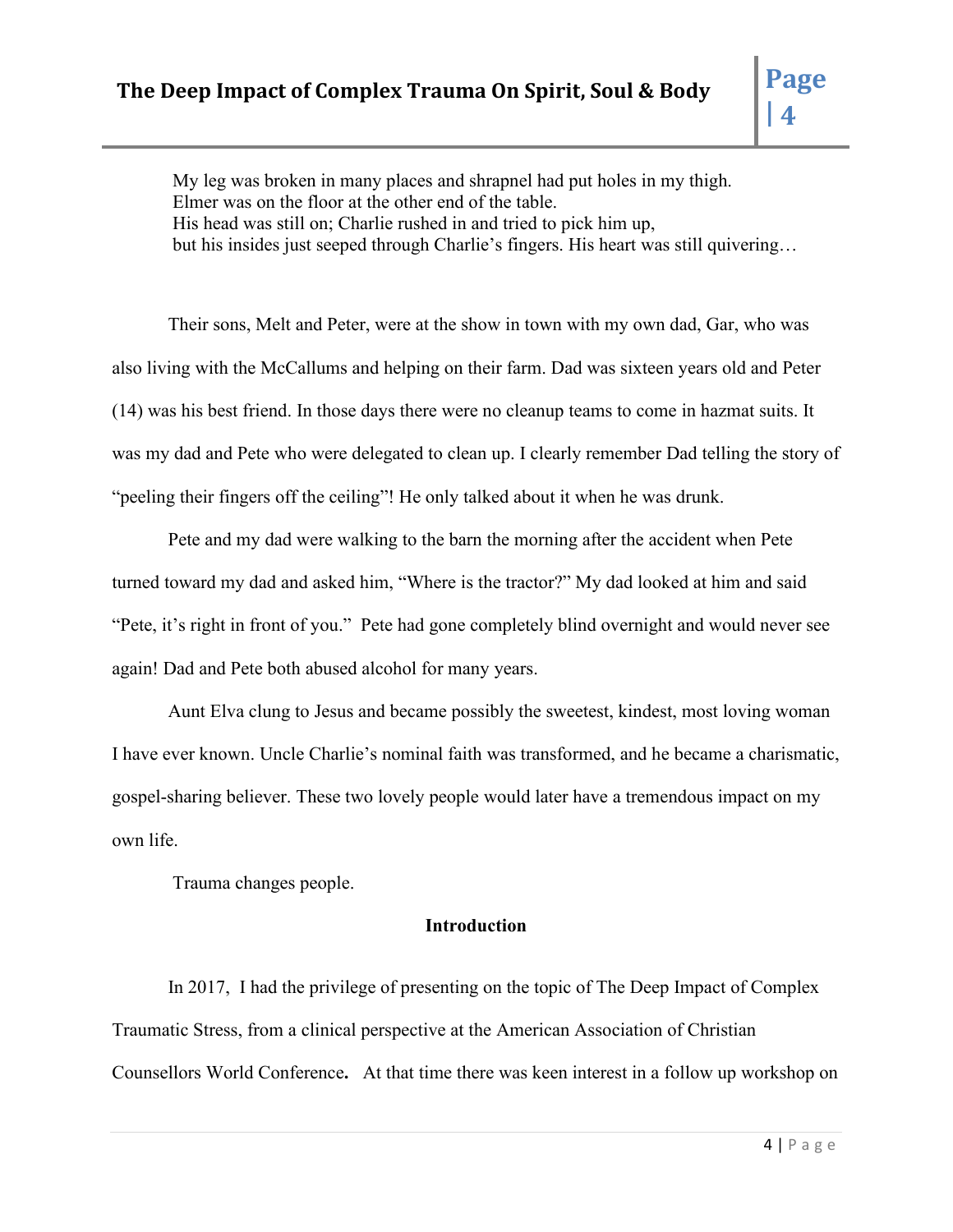the Spiritual aspects and influence of complex trauma on the individual**.** This paper is then the response to attendee's request.

Although our society and in particular psychology has come a long way in the understanding of the effect of traumatic experiences on the lives of individuals, and Mental health is becoming an acceptable topic of discussion, the church at large has been slower to respond.

Mind and spirit interact constantly with a resulting impact on our physical body. This paper is an attempt to address some of the issues that mental health workers, church leaders, chaplains and crisis care teams may experience as the connect with those who are deeply traumatized being sensitive to the Holy Spirit, while honouring the individuals' unique experience.

## **The Call to the Church**

I believe in the call to the Church to become the comfort station, the first stop, the safe place for the deeply traumatized; to love without judgment, to serve with compassion, to value each individual's experience. So many of the deeply wounded (traumatized) have "tried" the church and because of lack of understanding have often become even more wounded by those whom they had hoped would help. Or maybe they were part of a church but trauma changed them, possibly causing them to become irritable, fearful and largely isolated.

Do we (the church) really consider the history of those who come through our doors? Becoming a safe person, a safe pastor, a safe church, a safe friend takes work. Yet that is exactly what Jesus is to us. I often think of the time that Jesus welcomed the little children to come to him. They ran to him in innocence, openness and joy. He enveloped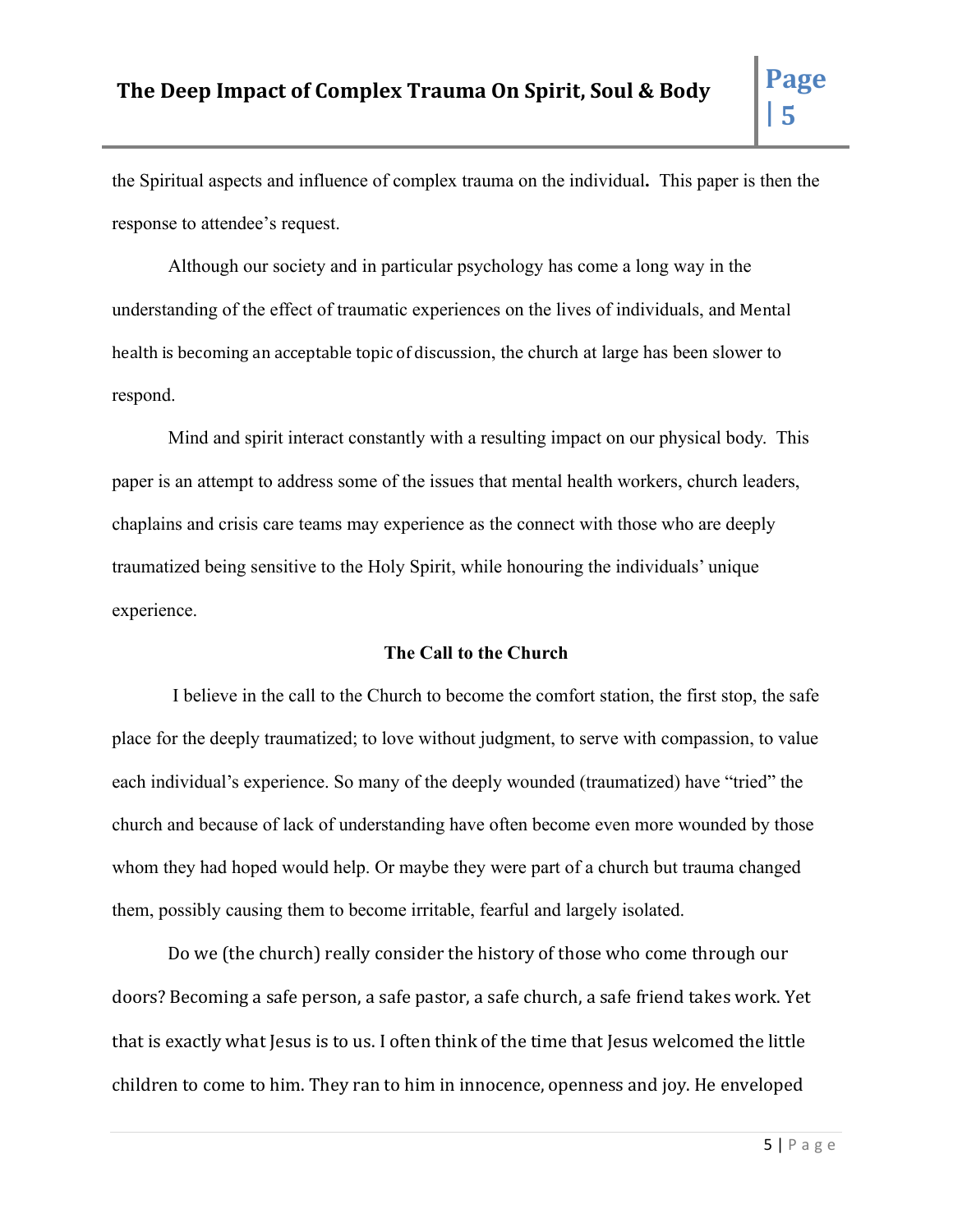them with love. This is what every trauma survivor needs: to experience the presence of Jesus in a way that heals and transforms, and to experience the church in the same manner. My desire is to call the church to action in ministering to the traumatized individuals in our midst.

Our beginning place is love. Romans 12:9-18 gives us a description of what love should look like.

> Love must be sincere. Hate what is evil; cling to what is good. Be devoted to one another in love. Honour one another above yourselves. Never be lacking in zeal, but keep your spiritual fervor, serving the Lord.

Be joyful in hope, patient in affliction, faithful in prayer. Share with the Lord's people who are in need. Practice hospitality.

Bless those who persecute you; bless and do not curse. Rejoice with those who rejoice; mourn with those who mourn.

Live in harmony with one another. Do not be proud, but be willing to associate with people of low position. Do not be conceited.

Do not repay anyone evil for evil. Be careful to do what is right in the eyes of everyone. If it is possible, as far as it depends on you, live at peace with everyone.

## **Integrating Theology & Psychology in Treatment**

For Christians, the very essence of our being exists from God, through God and by God. It is our relationship (attachment) to God which should compel us to make a real difference in the lives of others. It is also this relationship which, as Christian counsellors, we must not lose sight of, as we pursue educational advances in therapeutic endeavours. Our connection to God must remain at the center of all we do in therapy if we truly wish to encounter Holy Spirit revelation and intervention in the lives of those we counsel.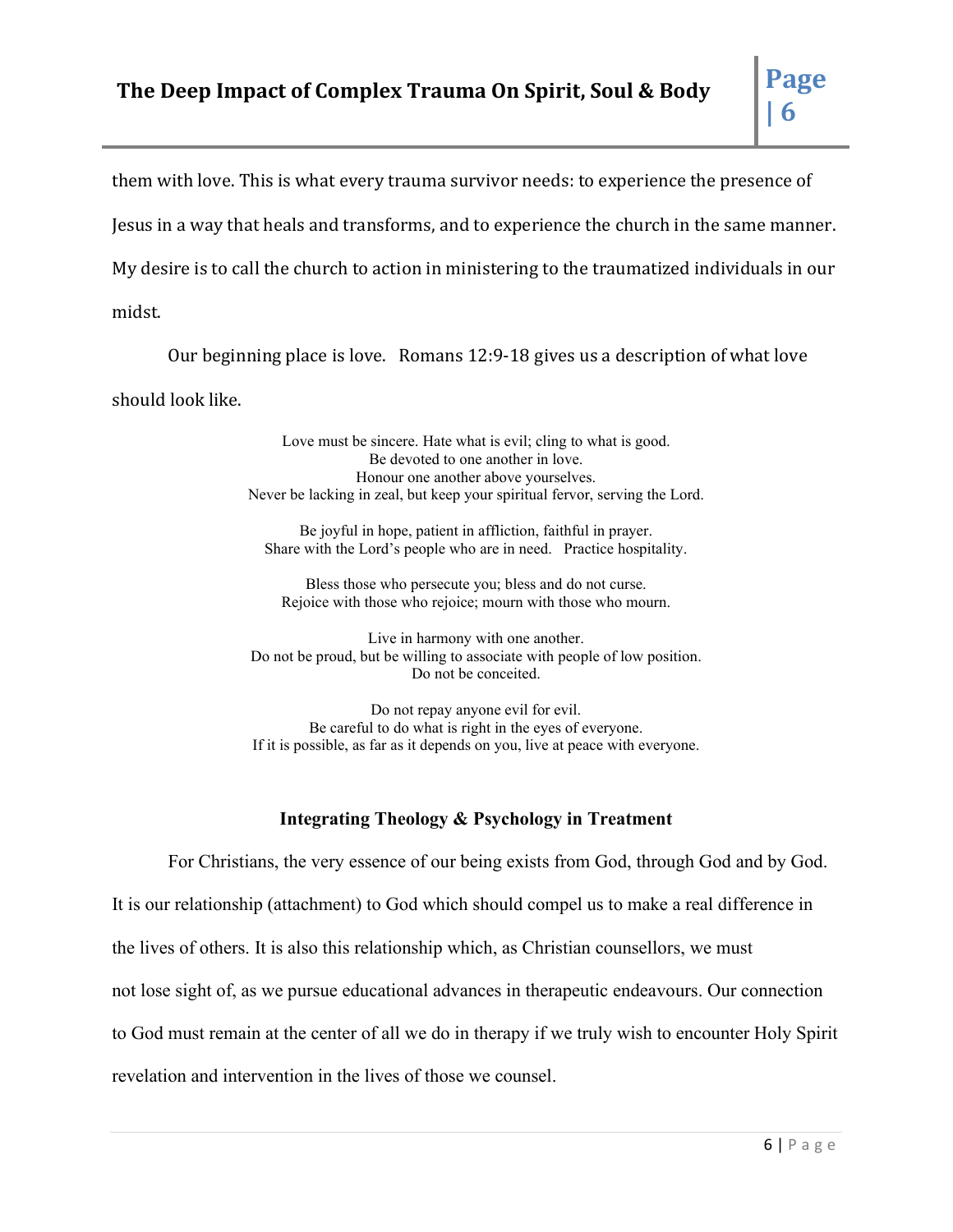The great challenge to Christian psychologists "is to shape a theory of man's

psychological functioning which incorporates the data and insights of modern psychological

understanding, and which is also fully consonant with the penetrating insights of the Christian

tradition" (Meissner, 1966)

As a Christian scholar who studies and practices psychology, I believe we are to:

- 1. Discover and comprehend God's truth, as found in theology and psychology, and as revealed in the world around us.
- 2. Combine these findings into a systematic whole, and

3. Utilize these conclusions in ways that will help us to understand human behaviour and better facilitate change in behaviour.

Mary Stewart Van Leeuwen talks of integration as the unity of faith and learning, and notes that all living and learning are filtered through a prior set of faith-based convictions. A worldview in its simplest terms is a set of presuppositions by which we answer questions such as, "Who are we?," "Where are we?," "What's the big human problem?," "What's the solution?," "How can we know anything?," (Hall, et al., 2006)

Spiritually-based therapy assumes that:

- a) God exists.
- b) As humans, we yearn for a connection with God.
- c) God is interested in humans and acts upon and within their relationships to promote beneficial change.
- c) Confronting the unfinished business of the heart is a central issue of Christianity.

## Acts 15:8-9 says this:

"So God, who knows the heart, acknowledged them by giving them the Holy Spirit, just as He did to us, and made no distinction between them, purifying their hearts by faith" (NKJV).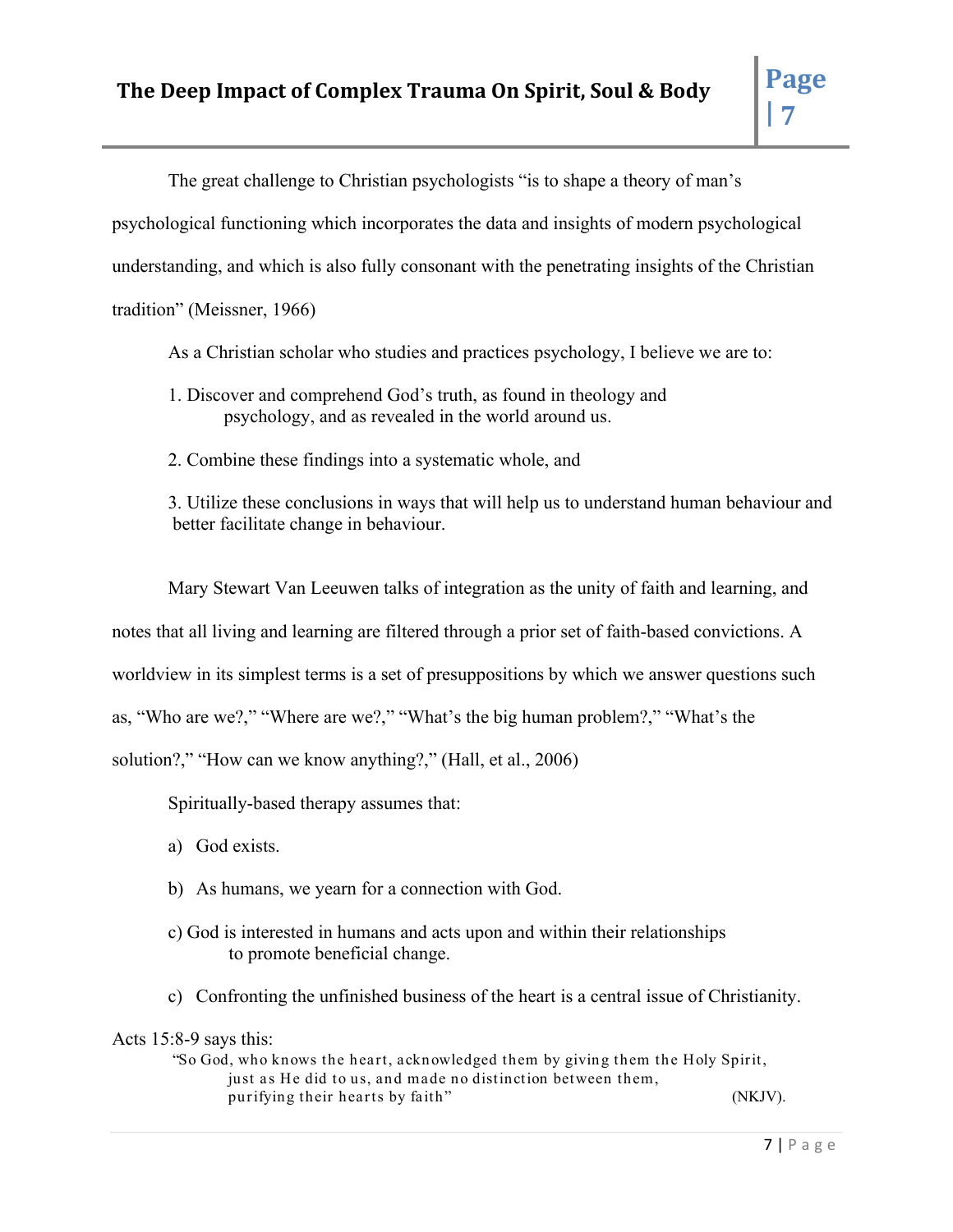And in Colossians 3:15, Paul states, "Let the peace of God rule in your hearts"

## **Created in the Image of God**

First of all let me say, I am not a theologian, simply a follower of Jesus, who believes that God has created us in such a way that we are unique, and that in that uniqueness we reflect His Image to the world. It is this very uniqueness that gives us a secure understanding of identity. We can foundation our identity in God as we are created in His image which gives us ultimate worth and value we can find nowhere else.

This then becomes the launching pad for healing and restoration of those who have been systematically and chronically abused or have experienced the horrendous effects witnessing loved ones abused, mutilated or murdered and as a consequence suffer the effects of complex trauma.

I will not be reviewing in depth the symptoms of Complex Trauma as I did that in my last presentation and detail them in my book Deep Impact: Keys to Integrating Theology and Psychology in the Treatment of Complex Traumatic Stress. I have included the following graph to illustrate the difference between Post-traumatic Stress Disorder and Complex Traumatic Stress Disorder.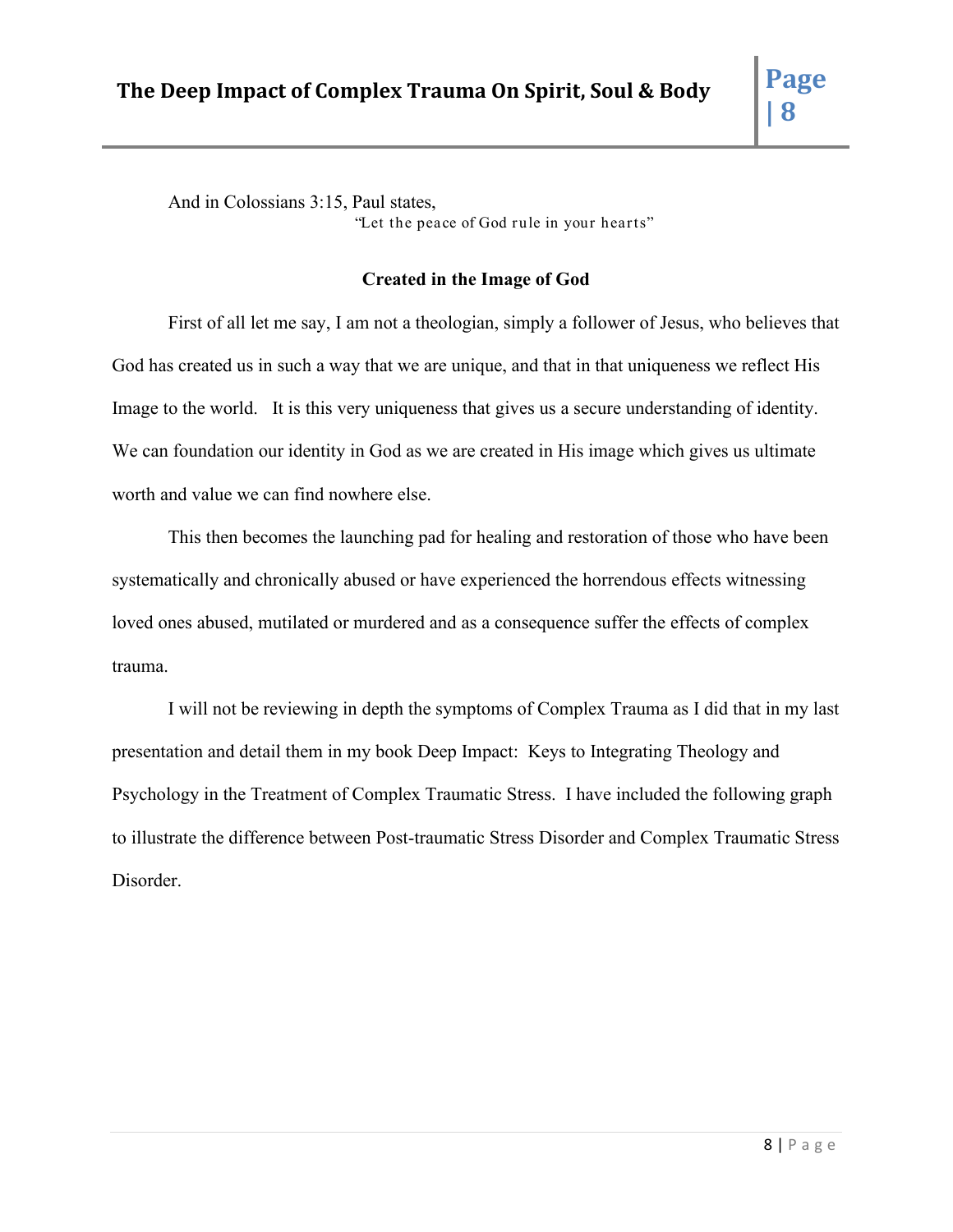

Let me continue with an understanding of our God identity.

## **Spirit, Soul and Body**

Never shall I forget those moments that murdered my God, and my soul, and turned my dreams to dust. (Wiesel, 1972) (p3 (Horrobin, 1994)2)

Created in the image and likeness of God, I believe that we also are tripartite – We have a

Spirit; a soul comprised of our mind, will and emotion; all housed in a physical body. Perhaps a

more accurate description of our personhood is that we *are* spirit, we *have* a soul and we *live* in a

body (comprised of organs, cells, brain and nervous system).

Thessalonians 5:23 alludes to this representation:

"May God himself, the God of peace, sanctify you through and through. May your whole spirit, soul and body be kept blameless at the coming of our Lord Jesus Christ"

If this is true, and I believe it is, then we can be sick in our spirit (separated from God by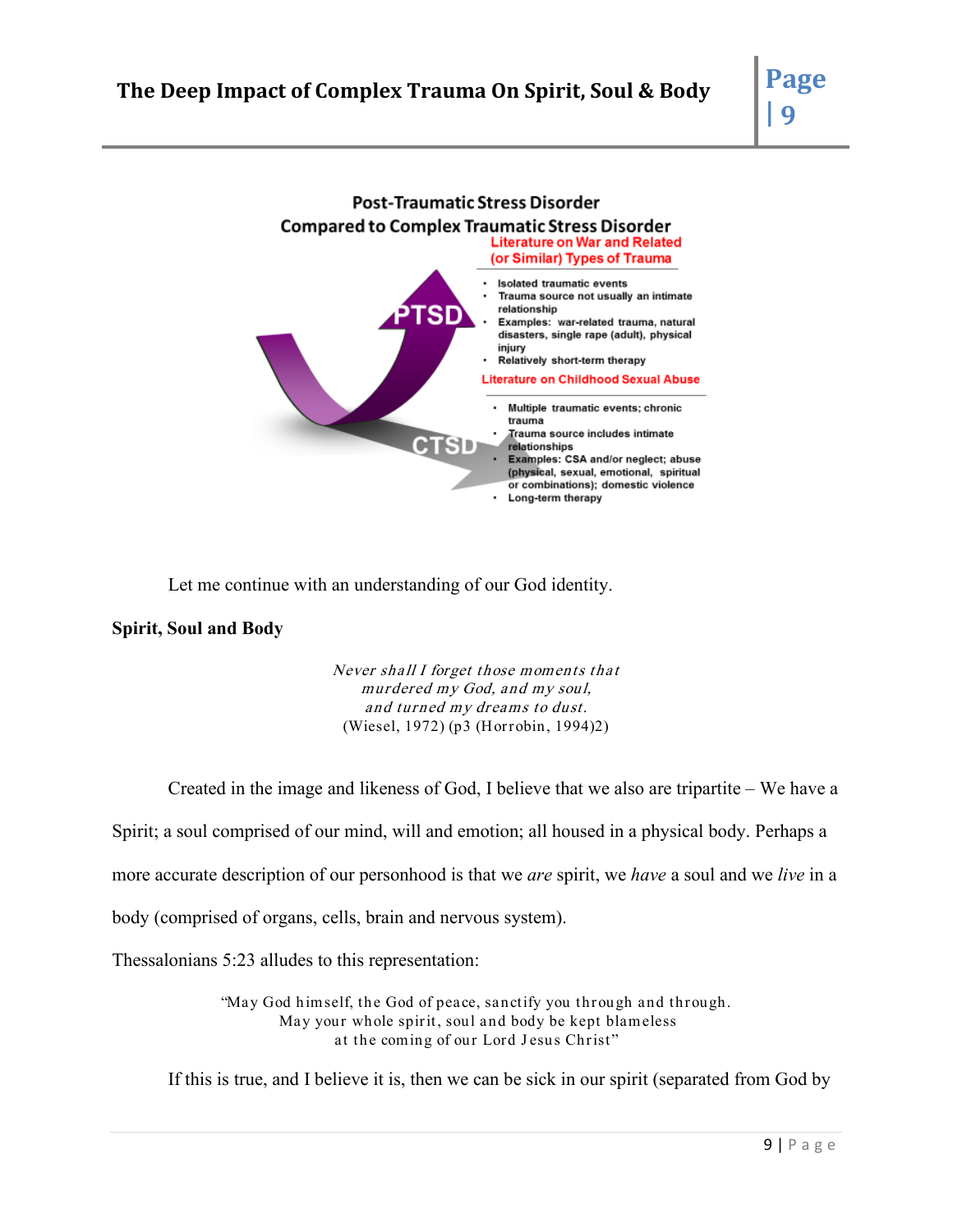sin); sick in our soul (our mind – mental illness; our will (can be weak); emotions (unable to regulate our emotions).



Embedded in the soul are the conscious mind and the subconscious memory, These influence, not only our soul realm, but our body as well.

(adapted from Horrobin 1994)

In 1887, A.B. Simpson coined the phrase, "the whole Bible for the whole body" (Simpson). He believed that whatever the need, the answer could be found in the scriptures. The focus of his ministry was the sufficiency of Christ for all things associated with life and holiness. Keeping such a focus can help us tremendously in the integration of theology and psychology, particularly in the area of complex trauma.

## **Jesus as Saviour**

Salvation delivers us from our tainted conscience, our evil heart, and the fear of death. It is the love of Christ that delivers us from the power of evil. God has delivered us from the power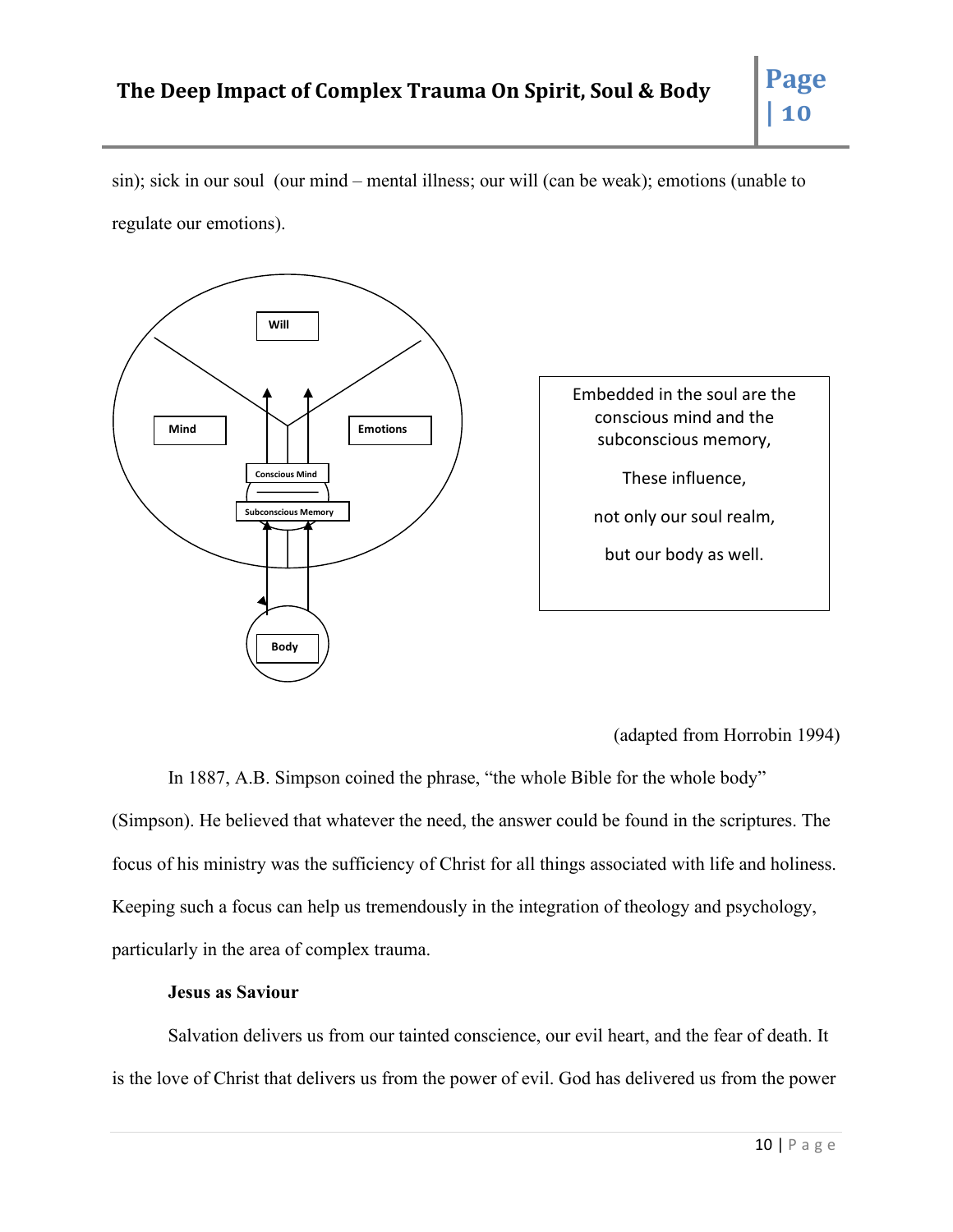of darkness, bringing us into the kingdom of His own Son. He has delivered us from eternal death.

Appropriating all that has been done for us on the cross starts with salvation. I believe that there is also a need to not only confess and receive Jesus, but also to actively make Him Lord of our lives. When we offer Him Lordship (which I find may be a daily commitment) we make room for Him to have access to every area of our lives – including basement and attic!

## **Christ our Sanctifier**

Through the acceptance of the sacrifice of Jesus, our human spirit is regenerated and we enter into right relationship with God. This act of surrender begins a lifelong journey on the pathway of sanctification. To sanctify someone or something is the act of setting that person or thing apart for the use intended by its designer. I call this Lordship.

We choose, therefore to set ourselves apart for God when we accept Him as Lord and Saviour, and commit ourselves to construct our lives in such a way that moves us forward into "holiness" by following the teachings of both the Old and New Testaments.

Sanctification carries with it the idea of cleansing, but it also means being dedicated to God. As Jesus shines His light on our deeper needs, His grace can lead to a deeper cleansing and continued filling of His Spirit for continuous growth and maturity.

Sanctification is the pathway to a deeper peace, the peace that passes all understanding, coming from God alone. It is the work of God, the gift of the Holy Spirit, the fruit of the Spirit and the grace of Jesus, prepared for all who receive Him.

(Mullen, 2013) (Wommack, 2010) (Schiraldi, (2000))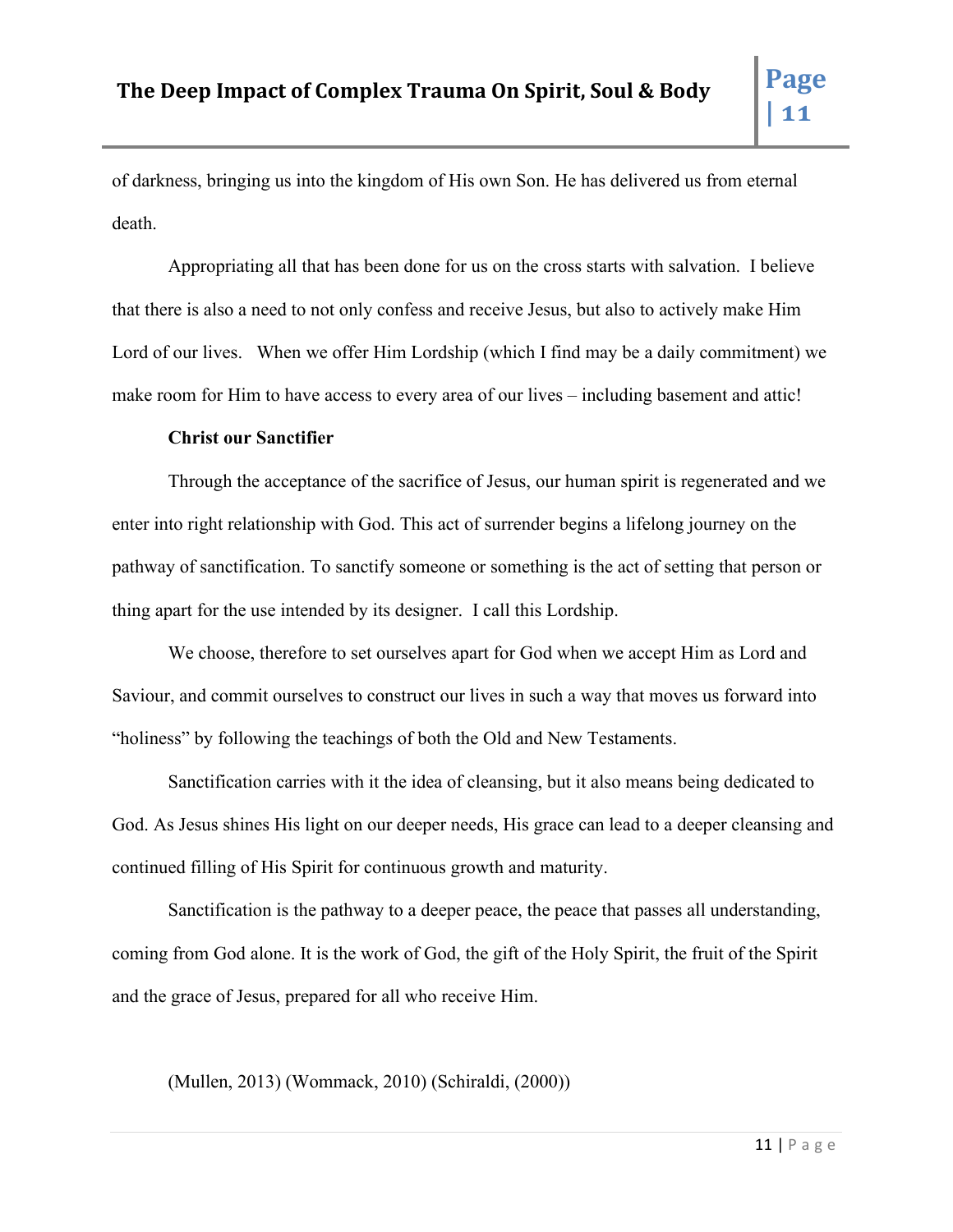## **Christ our Healer**

The atonement of Christ takes away sin and its consequences for every believer who accepts Him. Receiving the personal life of Christ in ourselves gives supernatural strength to our body, and he becomes the supply of our physical life.

Matthew 8:17 tells us,

"He took up our infirmities and bore our diseases."

Divine healing is the supernatural power of God infused into our human bodies. It comes through the life of Christ. It is the work of the Holy Spirit through the grace of God. Healing begins in the depths of the spirit, manifesting in our soul and body. It is often gradual. As our spiritual life grows, so does our health.

## **The Impact of Trauma**

An understanding of the tripartite nature of mankind, as mentioned above, is imperative for Christian therapists desiring to comprehend how Post-Traumatic Stress or Complex Traumatic Stress affects an individual's Spirit, Soul and Body.

The entire being is directly impacted by the effects of trauma, and when the trauma has been chronic, as in the case of childhood sexual or physical abuse, cults and/or ritual abuse, or survivors of prison camps, torture, kidnapping and other such atrocities, the effect on our entire being is multilevel and complex.

While psychology looks at the working of the soul, theology's focus is on the whole person, spirit, soul and body. For further explanation I refer you to a theological understanding of the human soul being comprised of the mind (which includes the conscience), the will (our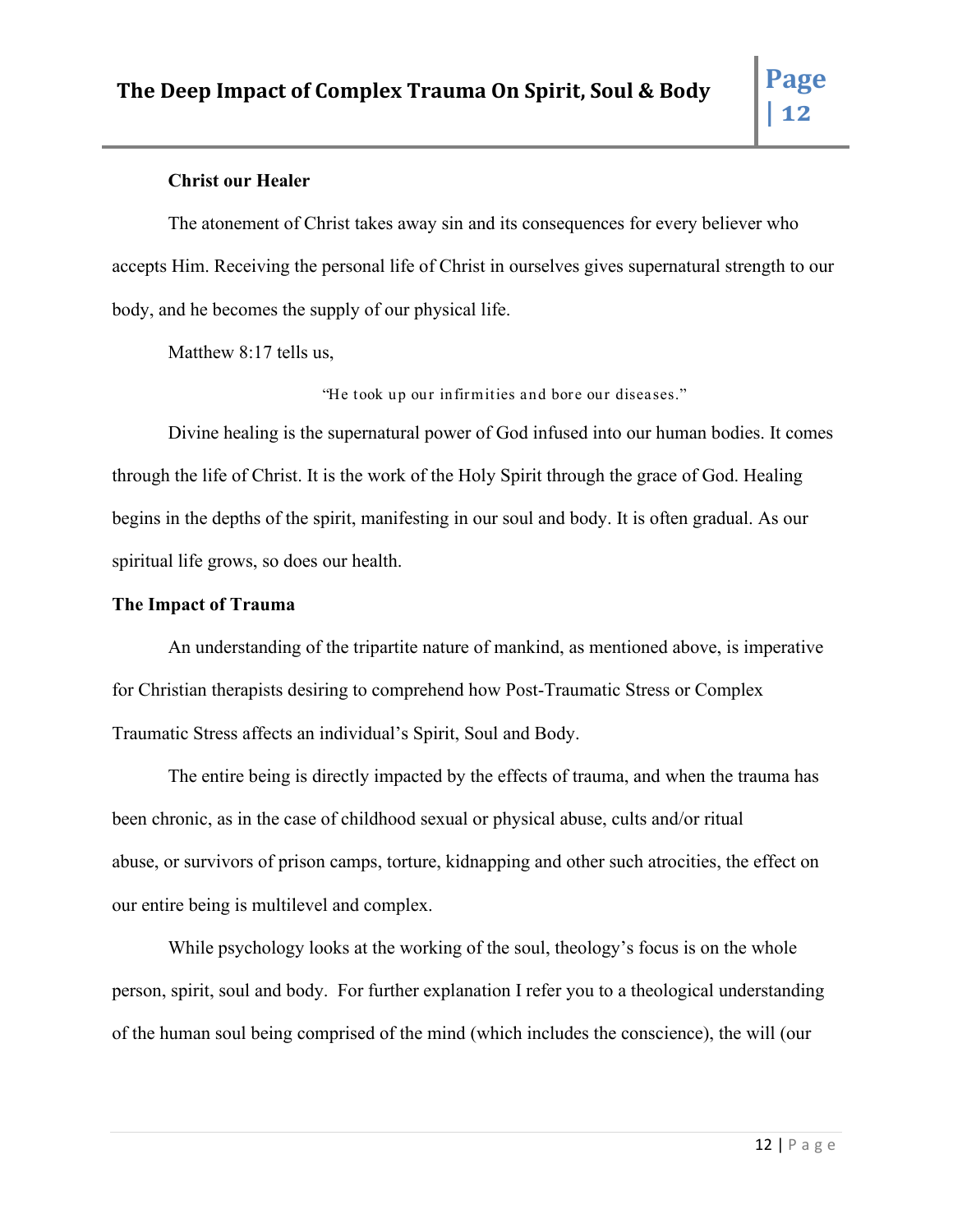capacity to choose), and the emotions is found in Horrobin (1994, p. 61), Mullen (2013), and Wommack (2010).

## **The Crushed Spirit**

In the book of Proverbs 18:14 we read,

"The human spirit can en dure in sickness, but a crushed spirit who can bear?"

Many are the traumatized who have been crushed in spirit and need not only the skills of a

competent therapist, but truly need a touch from God to set them free from bondage.

Isaiah 61-1-3:

The Spirit of the Sovereign Lord is on me, because the Lord has anointed me to proclaim good news to the poor.

He has sent me to bind up the brokenhearted, to proclaim freedom for the captives and release from darkness for the prisoners …to comfort all who mourn and provide for those who grieve in Zion—

to bestow on them a crown of beauty instead of ashes, the oil of joy instead of mourning, and a garment of praise instead of a spirit of despair.

God has proclaimed freedom for those whose lives have been spent as captives to the dark places in their journey. Jesus came to fulfill this promise then He sent His Spirit to comfort those who mourn and grieve, bringing them into a new place of beauty, joy and praise.

## **The Traumatized Soul**

Chronic abuse (especially sexual abuse) fills a child's mind with lies about God,

especially concerning the love of God. The purpose is to alienate the child from God which

denies them the privilege of walking in freedom.

As with all severely abused children, there is a deep unmet need for love along with an underlying sense of being so bad that they can never be loved (especially by God). They learn to be fearful of others, of life, and of God. As adults they may search for love, but when they find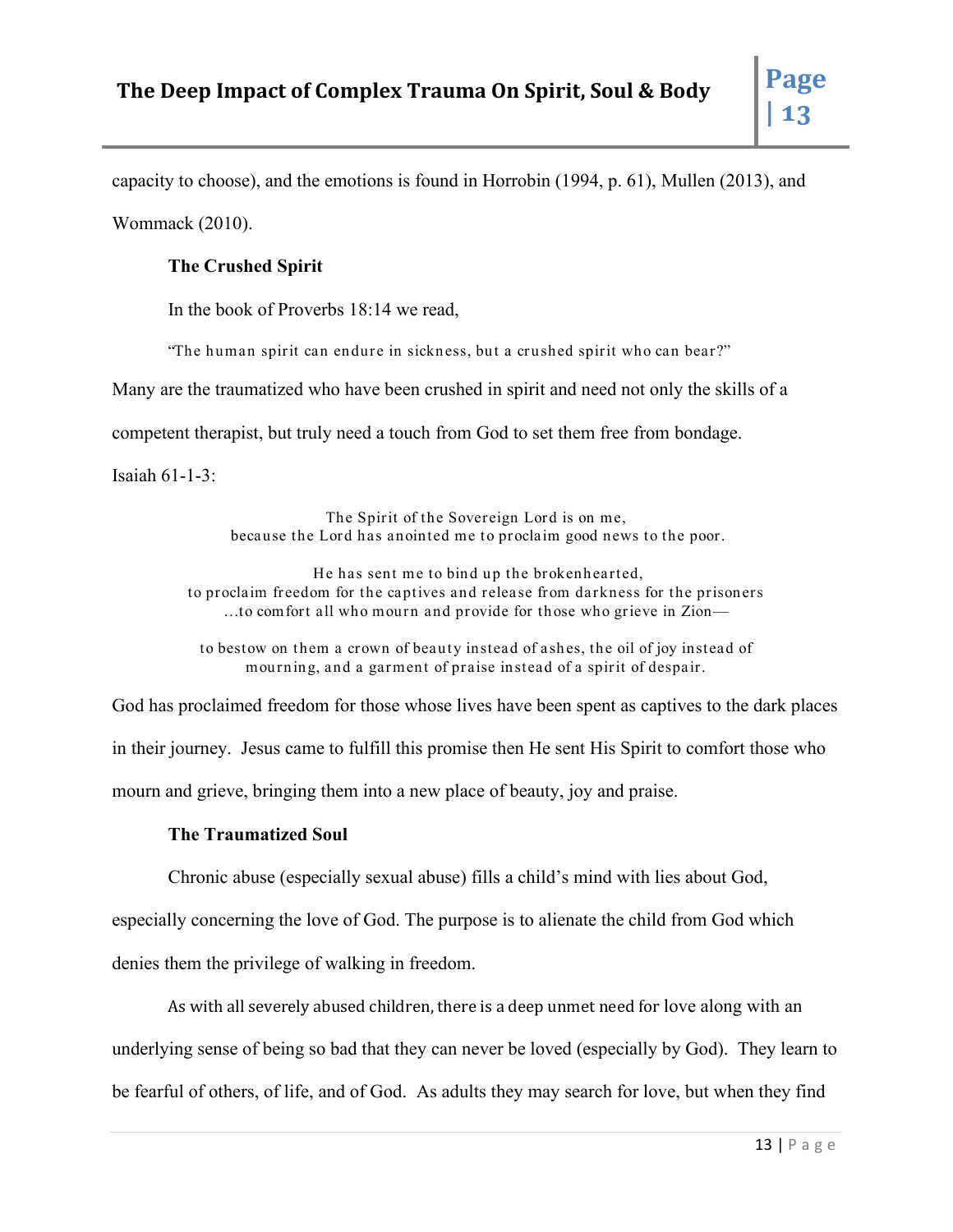someone who cares for them, they will often push them away, testing that very love to the point of breaking the relationship, which will then once again confirm that they truly are unlovable!

The adult survivor of childhood of abuse may be ambivalent regarding their relationship with God; conversely, they may cling to Him, resolutely believing that He really might be able to love them, but they often may exhibit numbness about spiritual things and have great difficulty reading and/or remembering the truth of scripture.

This being said, I have found that when such clients are able to break through into an attachment relationship with God, they have incredible insight and spiritual discernment and awareness.

Spiritual strongholds such as rejection, death and destruction, self-hatred, terror, curses, false covenants and especially a spirit of lies will often need to be addressed during the therapeutic process.

## **The DID Mind**

The mind of the person struggling with extreme levels of dissociation and DID could be compared to being in a large group of people where there is constant chatter. In such a setting, a person may be aware of many conversations happening at once, and could be distracted by a conversation transpiring across the room, of which they can only hear snippets, yet which seems to be about them.

Many of you may have experienced similar situations at work or parties. For the individual with DID, similar multiple conversations are often going on simultaneously in their mind. Often these conversations will be interspersed by pictures (flashbacks), like a video playing or snapshots of something nasty happening, which they immediately attempt to suppress.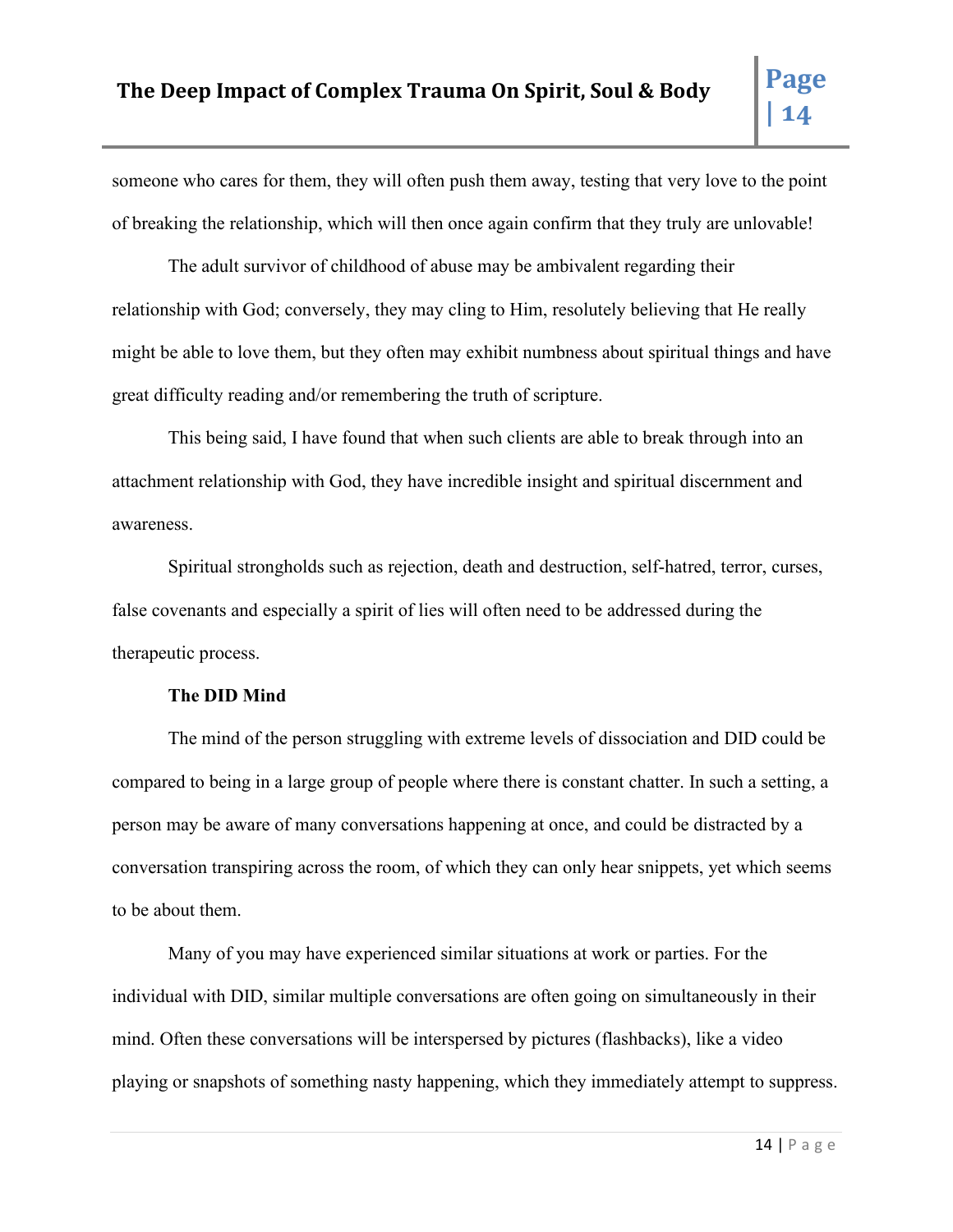Emotions may also accompany the conversations, but I have found that with the exception of anger, the emotions are often separated from the pictures and/or conversations.

On the other hand, emotions may surface seemingly at random, and the individual is taken by surprise, not understanding from where this particular emotion has arisen (usually a triggered response).

Due to the internal voices which this person may be hearing (and most likely is unable to identify at this point), they often feel like they are going crazy. Most of my clients have used those very words at least once during our sessions. They are driven by terror, and not being able to control their "thoughts" can result in feelings of panic. These individuals often wish they could just "turn it all off."

Possible triggers to Dissociative experiencing

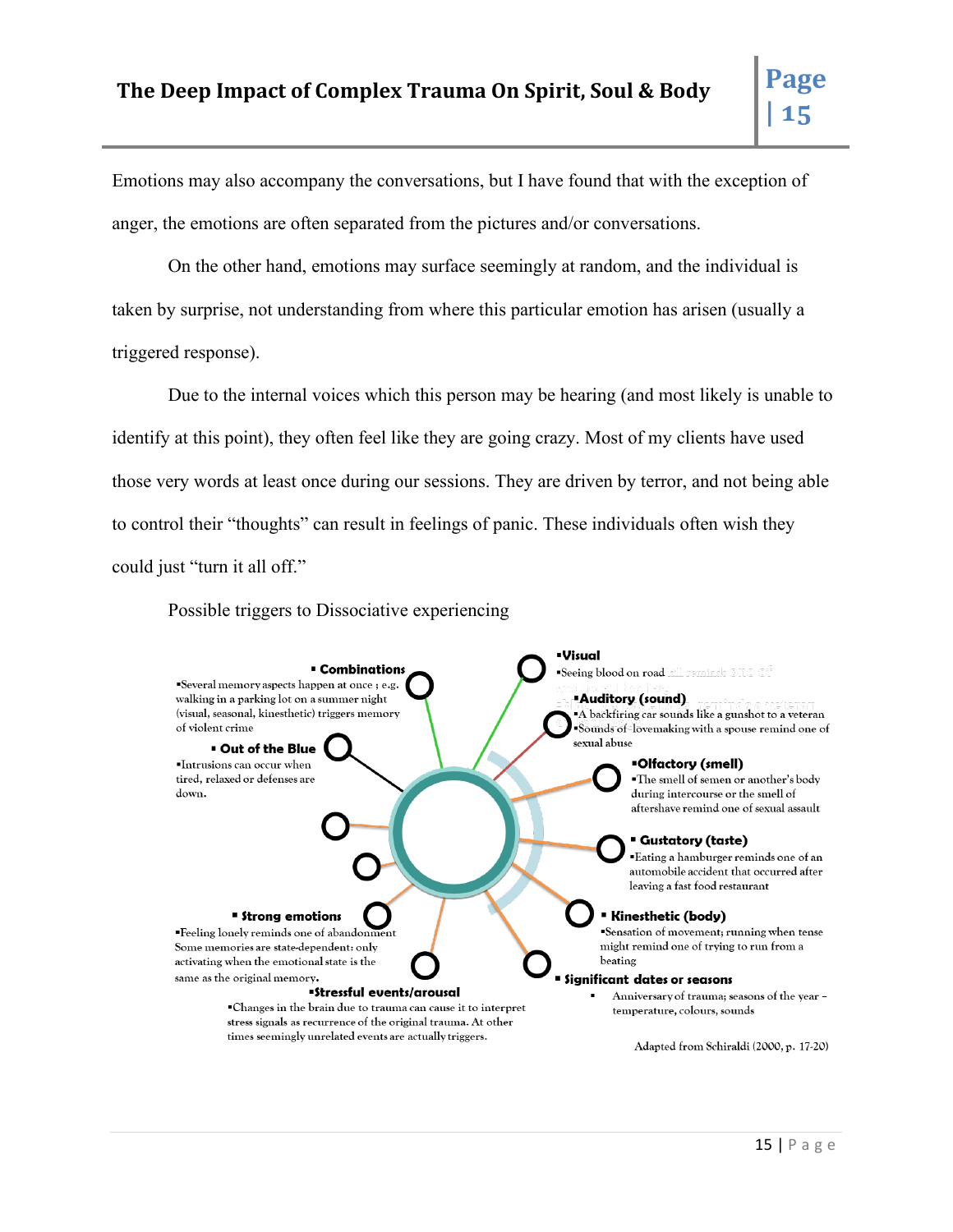## **Treatment**

CTSD treatment and spiritual care is not a one-size-fits-all model, but rather is uniquely adapted according to the needs of each specific client. A whole-person (spirit, soul and body) philosophy should prevail, with the individual's symptoms being recognized, as well as their resilience, strength, resources, values and beliefs being identified and validated.

The counsellor is responsible for creating conditions which encourage collaboration and empowerment for the client, as well as setting limits and boundaries for the counsellor in the therapeutic setting. I discovered training and/or supervision for therapists treating CTSD difficult to find when I was beginning. My supervisor in those early years often seemed to struggle to understand the depth of the trauma I was encountering in my clients. I believe part of the problem was that he practiced from a brief strategic/solution focused counselling model, seeing clients for a maximum of six to eight sessions and did not delve beneath the symptoms to the root causes.

The counsellor needs to have not only an adequate skills base and appropriate knowledge, but, even more crucially, emotional maturity, in order to deal with painful disclosures and the dynamics of the fragmented soul. Comorbid issues like addictions and serious mental illness will need to be identified and addressed.

I incorporate the Phase Model of Safety and Stability; Processing of Traumatic Experiences and Consolidation (Gingrich, (2013)).

**Phase 1: Safety & Stability**

**Creating Safety**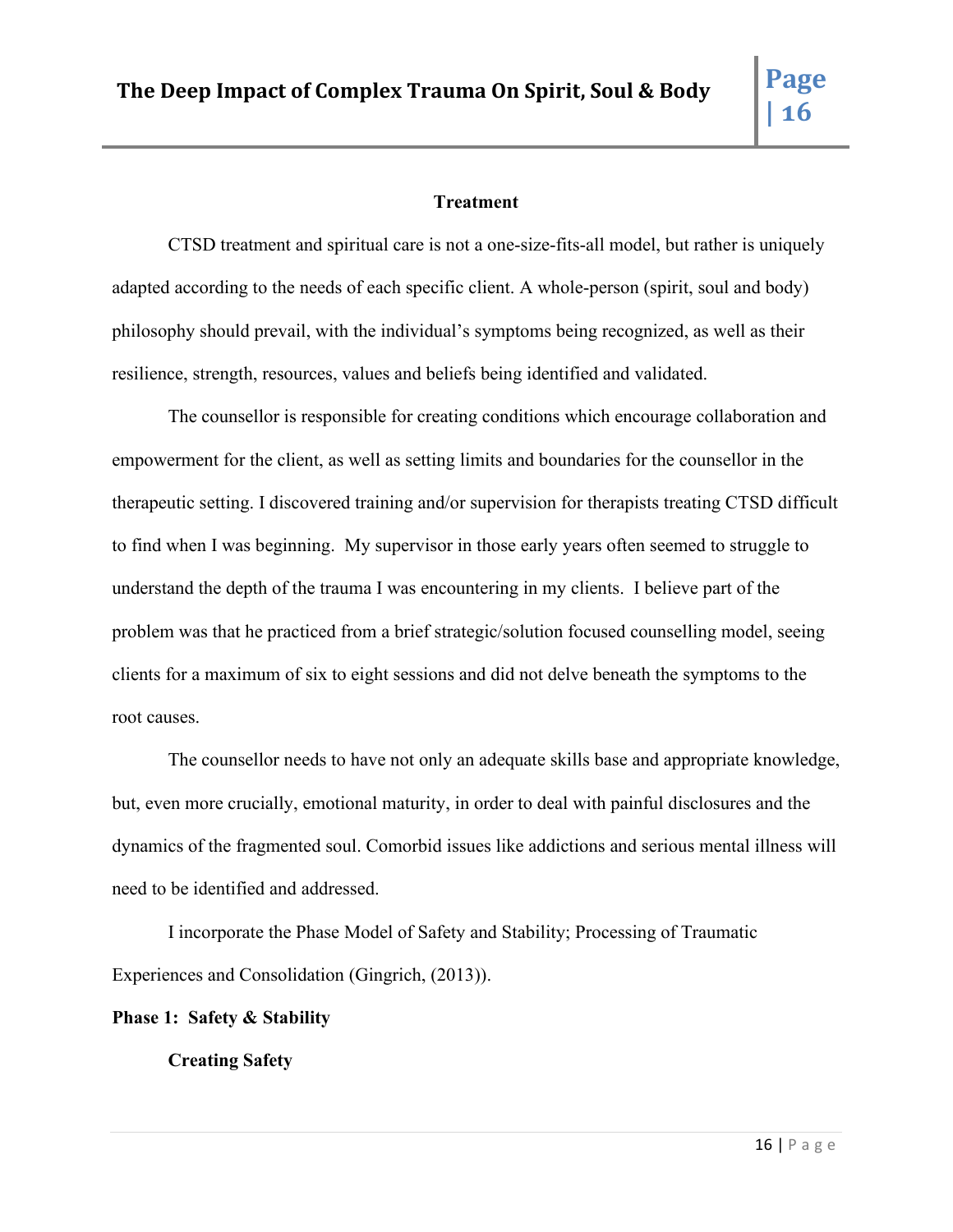A safe person is one who is secure in their own self-awareness, connected to God and others with certainty, comfortable with closeness, emotionally available, not fearful of abandonment or rejection, and who views themselves as loveable and understanding with an appropriate expression of emotion. They are a trustworthy person to whom others can turn in crisis. Gingrich (2013) suggests three criteria for becoming a safe person:

- 1. Respecting uniqueness
- 2. Knowing your limitations
- 3. Giving advance warning

For many CTSD clients, betrayal has become habitually reinforced, as perpetrators of the abuse were often those the child looked up to and loved. Parents, teachers, pastors, coaches—even police and other professionals who were supposed to be safe—were actually the source of their trauma.

## **Integrating the Spiritual and Emotional in Treatment**

In order to create a 'safe place' for healing, you must be a safe person! You need not be a professional counsellor to become a safe person. Gingrich (2013) suggests three criteria for becoming a safe person:

- 1. Respecting uniqueness
- 2. Knowing your limitations
- 3. Giving advance warning

## **Phase 1**

A safe person is one who is secure in their own self-awareness, connected to God and others with certainty, comfortable with closeness, and emotionally available. They are a trustworthy person to whom others can turn in crisis.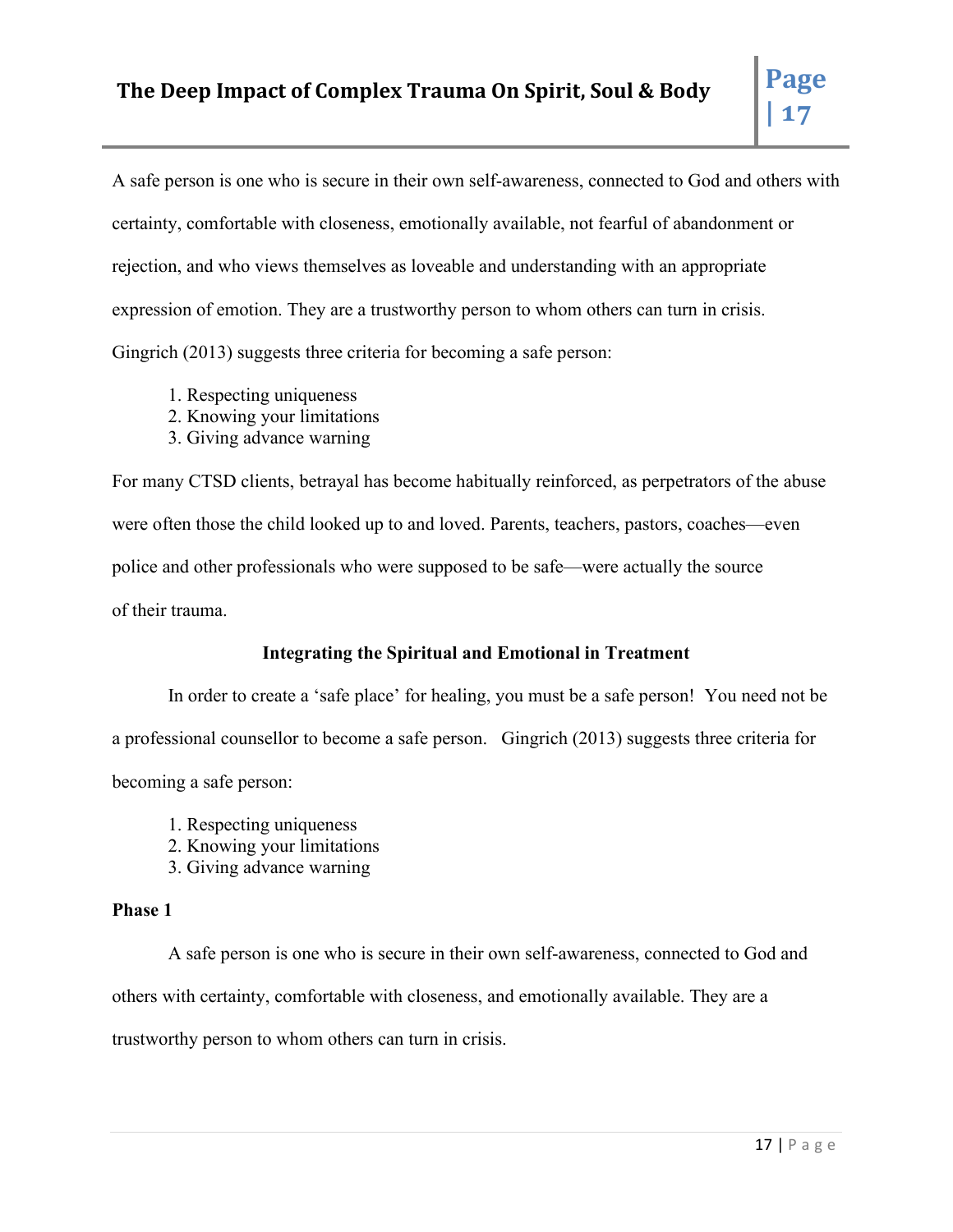For many CTSD clients, betrayal has become habitually reinforced, as perpetrators of the abuse were often those the child looked up to and loved. Parents, teachers, pastors, coaches even police and other professionals who were supposed to be safe—were actually the source of their trauma.

Another consequence which directly affects therapy is that the individual will not know how to distinguish between safe and unsafe people, and the therapist/pastor will have to prove repeatedly that they truly are "safe."

These are conditions that must be met before ever entering into depth therapy. I say this with a disclaimer – I've many times had clients come into my office and begin to share the deepest pain after a just few minutes of talking. My office has been dedicated to God and I ask daily that the Holy Spirit would surround it with his ministering angels. It is a place where often many people enter and immediately experience the peace of Jesus. For others, not ready to experience Jesus, it can be a place they want to run from. Interestingly as we talk and they are able to express their immediate feelings, fear calms, headaches go and they too begin to feel a sense of compassion, love and peace.

Phase I is sometimes the longest phase of treatment, but keep in mind that all of the suggestions for creating safety and stability remain applicable throughout the duration of treatment and that the phases are constantly overlapping and cyclical.

I particularly like Accelerated Experiential Dynamic Psychotherapy (AEDP) which is a comprehensive, integrative theoretical and clinical model developed by Diana Fosha. (Fosha, 2000). AEDP techniques are very compatible with a spiritual approach of attachment to God.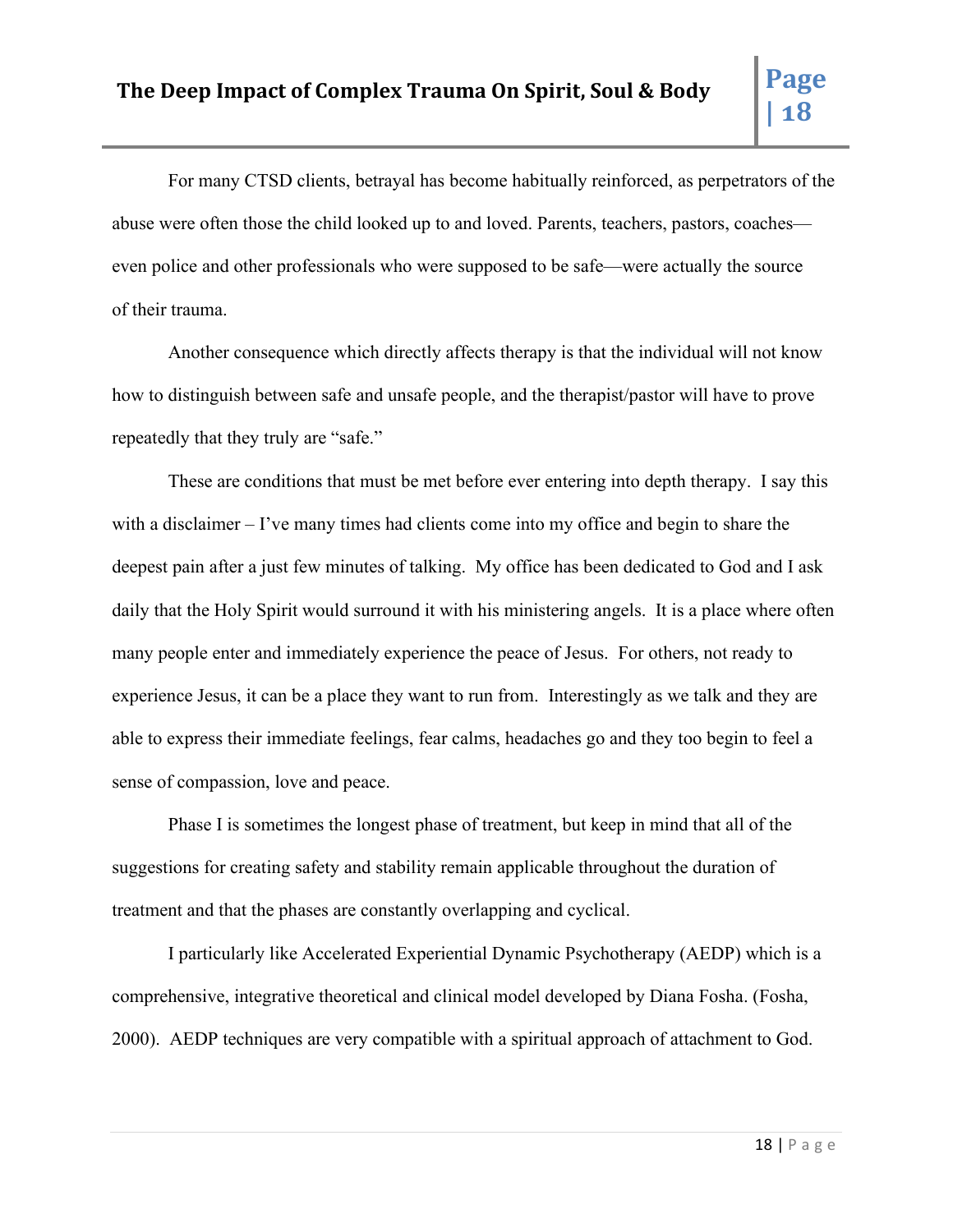ADEP utilizes a three-pronged method to engage both left and right brain, as well as mind and heart.

Creating safety, speaking slowly and calmly and giving the person all the time they need before they begin, builds respect and allows the child parts to experience a peace and safety they may have never known.

## **Phase II Processing the traumatic memories**

As I have many Christian clients, we often pray together at the beginning of these

sessions that God would match the memory to emotions they may be feeling, or the emotions (if

they feel mostly numb) to the memory they have.

For those clients willing to continue, the process continues into Phase II. Courtois  $\&$ 

Ford (2009) identify two principles for trauma processing:

1. Safe, self-reflective disclosure of traumatic memories, associations, and reactions in the form of a progressively elaborated and coherent autobiographical narrative.

2. Throughout the treatment, but particularly during emotional processing work, the client must be assisted in maintaining an adequate level of functioning, consistent with past and current lifestyle and circumstance.

We begin with the first principle. Depending on the client, memories might surface immediately, or there might be an urgency to deal with more current matters. Their emotions and reactions are your focus. Creating safety and speaking softly and slowly allows for time to monitor even their body minute movements.

I may comment on their body movements bringing into focus the effect that what they are experiencing is affecting their body – something they might never have recognized previously – is a direct result of their emotional state.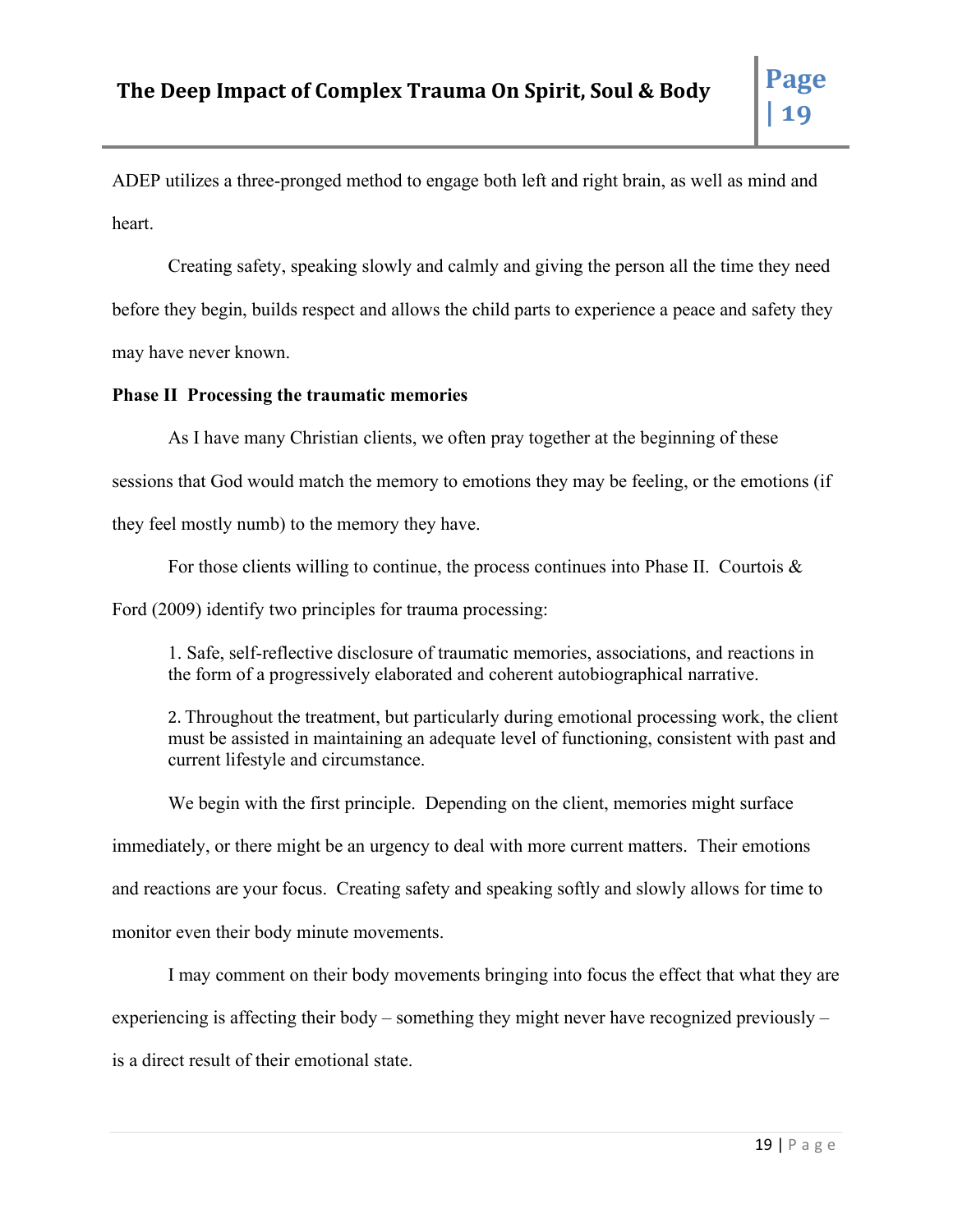Quiet times also allow me to 'hear' what God might be saying and it's not unusual that He might show me or the client an image of the child or an experience that they had. I believe that God desires to heal and restore, even more than we desire it and if we allow time for the Spirit to move then healing can begin.

To me, these are the most reverent moments, as much internal work is happening. These quiet moments are often interrupted by tears of sorrow or by feelings of deep anger, as the client begins to "see" what has happened to them, often for the first time.

There are times when we might sit together the whole session and feel like nothing has been touched. At such times, I take comfort that the parts of the person feel honoured by our lack of pressure, and reassure the client that the memories will be released when the time is right. In this vein, I caution the client, before sending them off, that they may have unexpected flashbacks, still pictures or mind videos come to them through the week, and help them to remember grounding and relaxation techniques. I also encourage them to journal extensively, reach out to trusted friends (hopefully they have someone) and if necessary call me.

Helping the individual acknowledge and begin to process their physical reactions, in conjunction to their emotional state allows them to connect and stay grounded as memories begin to surface (sometimes for the first time).

## **Dealing with Dissociation**

Several books have been written on this subject but the one I most refer to is *The Stranger in the Mirror by* (Steinberg, M., & Schnall, M., 2001)*.* Literature on the treatment of Dissociation and Dissociative Identity Disorder has been found to be extremely useful, and many of the empirically sound treatment strategies for PTSD are first-line treatments. I highly recommend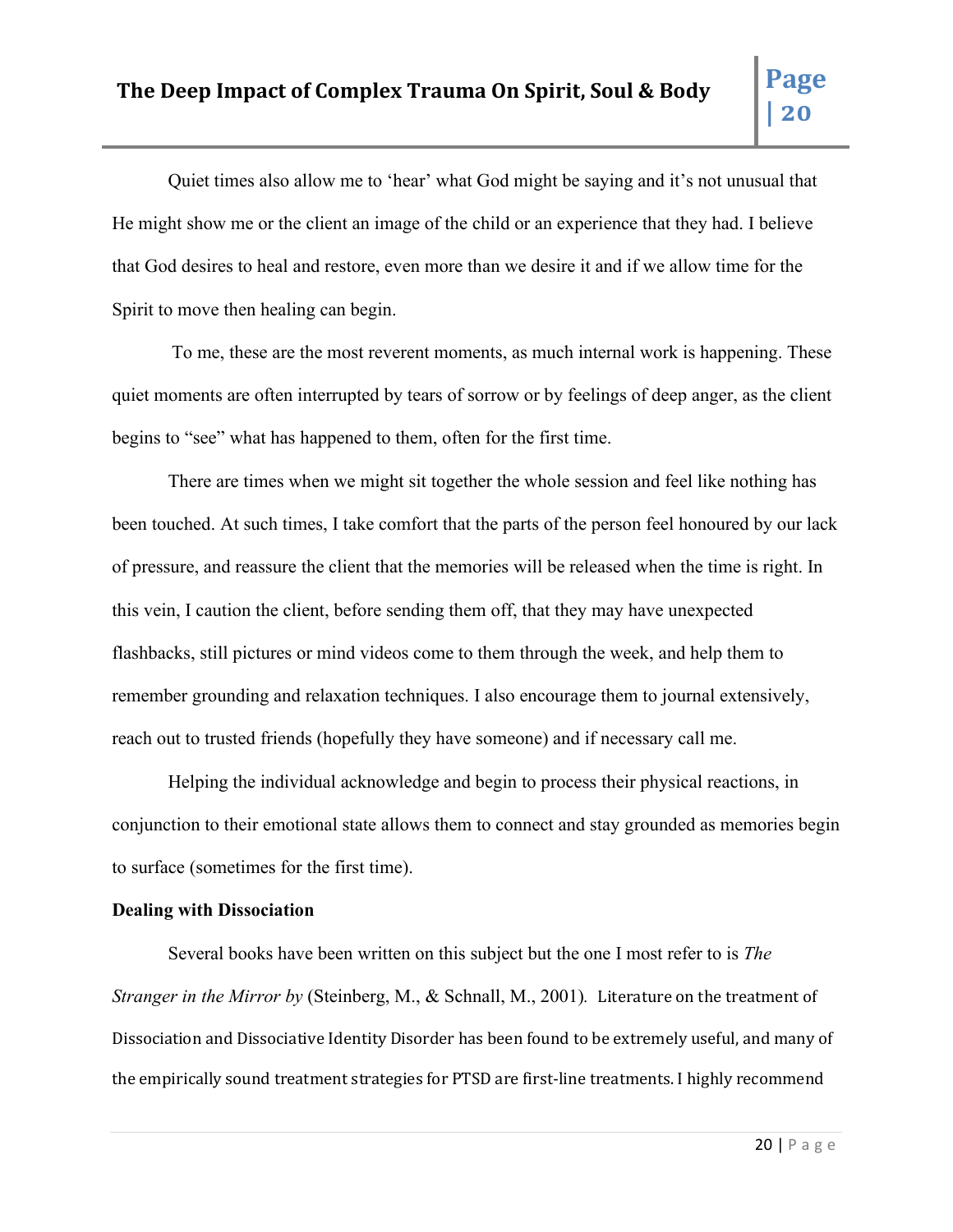(Briere, J., & Scott, C. , 2015), Courtois and Ford (2009b), and Gingrich (2013) for a complete examination of treatment methods. For a simplified understanding of dissociation I've included the table following:

| <b>Normal</b><br><b>Consciousness</b> | <b>Dissociative</b><br><b>Episode</b>   | Acute Stress / PTSD, CTSD<br><b>Disorder</b><br>$(4$ wks +)<br>$(4 \text{ wks})$ | <b>Dissociative</b><br><b>Disorder</b>           | <b>DID</b>                |
|---------------------------------------|-----------------------------------------|----------------------------------------------------------------------------------|--------------------------------------------------|---------------------------|
| Highway<br>Hypnosis                   | Religious<br>Experiences.               | <b>Flashbacks</b><br>Numbness, Detachment                                        | <b>Dissociative</b><br>Amnesia                   | <b>DID</b>                |
| <b>Ego States</b>                     | (e.g.,<br>Meditation,<br>Ecstatic Exp.) | Absence of Emotional<br>Response                                                 | <b>Dissociative</b><br>Fugue                     | Polv<br>Fragmonted<br>DID |
| Automatisms                           |                                         | Reduced Awareness of<br>Surroundings                                             | <b>Dissociative</b><br>Trance<br><b>Disorder</b> |                           |
| Childhood<br>Imagery                  |                                         | <b>De-realization</b>                                                            | Possession<br>Trance<br>Disorder                 |                           |
| Absorption/<br>Davdreaming            |                                         | De-personalization<br>Amnesia for Aspects of<br>Trauma                           |                                                  |                           |

## **Continuum of Dissociation**

In the discussion of dissociation it is imperative that we understand that CTSD can and most often does create a level of dissociation that can be classified as Dissociative Disorder and possibly Dissociative Identity Disorder.

This becomes an area where there is deep divide in area Christian understanding.

Dissociation has also been called the Fragmentation of the Soul

## **Fragmentation of the Soul**

Some defining features of a severe traumatic experience are the complete

loss of control and a sense of powerlessness. This is especially true when young children are

chronically sexually abused by a family member. What happens in the soul of the child is

depicted in the graph below.

1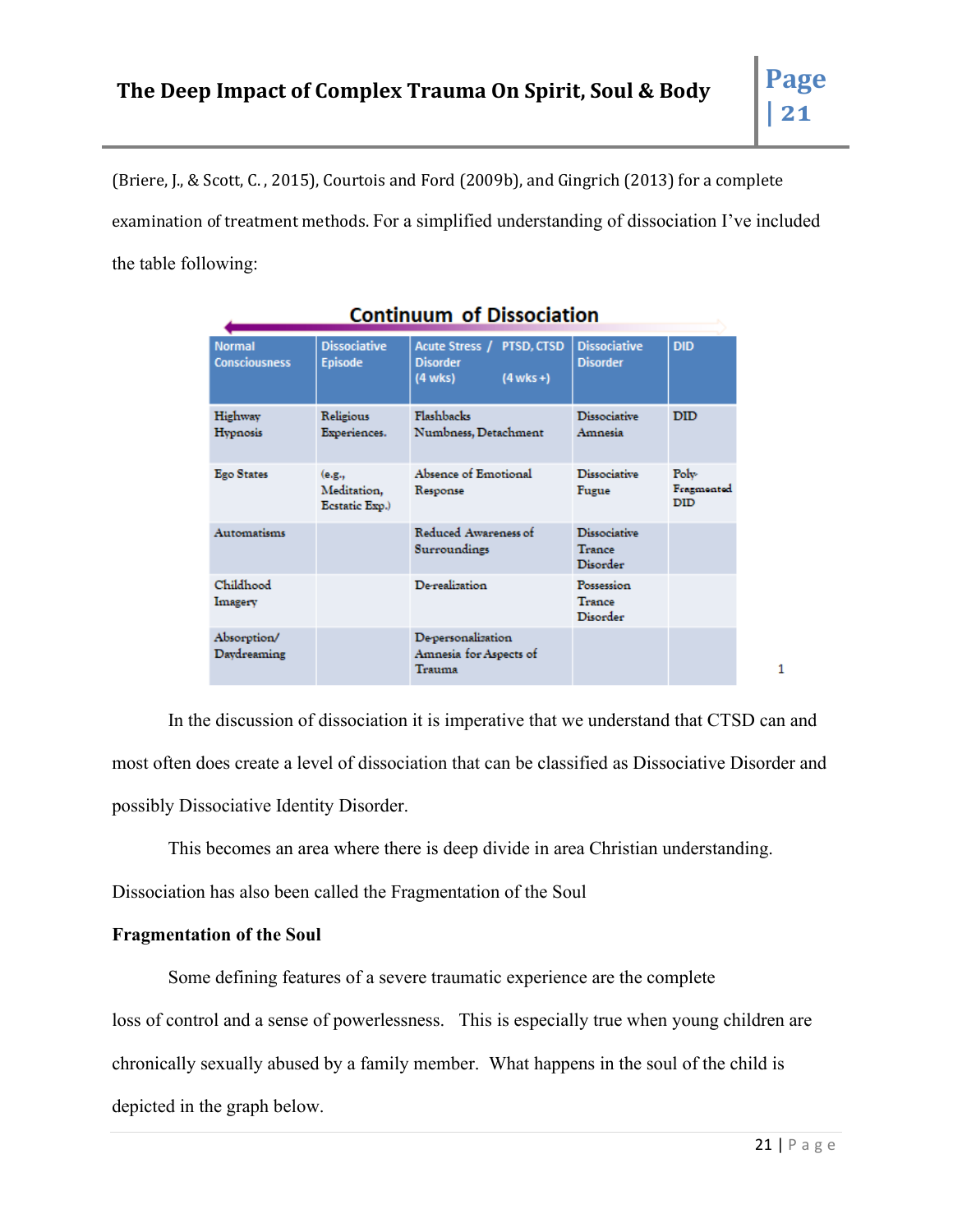

#### Ann E. Gillies

One of the most common first statements I hear from my clients when they access a memory is "am I going crazy?" In response to this, I immediately tell them "no" and begin assuring them that what they are feeling is an absolutely normal response to a very abnormal experience! Along with this, as we together identify symptoms they may be experiencing, further recognition of the seriousness of the trauma is exposed. This is an important step; most of my clients have minimized their circumstances by placing thick walls of protection around various events, emotions and possible parts of themselves.

I am then able describe dissociation and how it has helped them survive as a child. The walls in the soul, caused by the early childhood dissociation of memories and/or emotion, due to severe abuse in childhood, begin to deconstruct as the whole individual experiences safety, thereby allowing those "parts" to share the story that may have been long suppressed. They often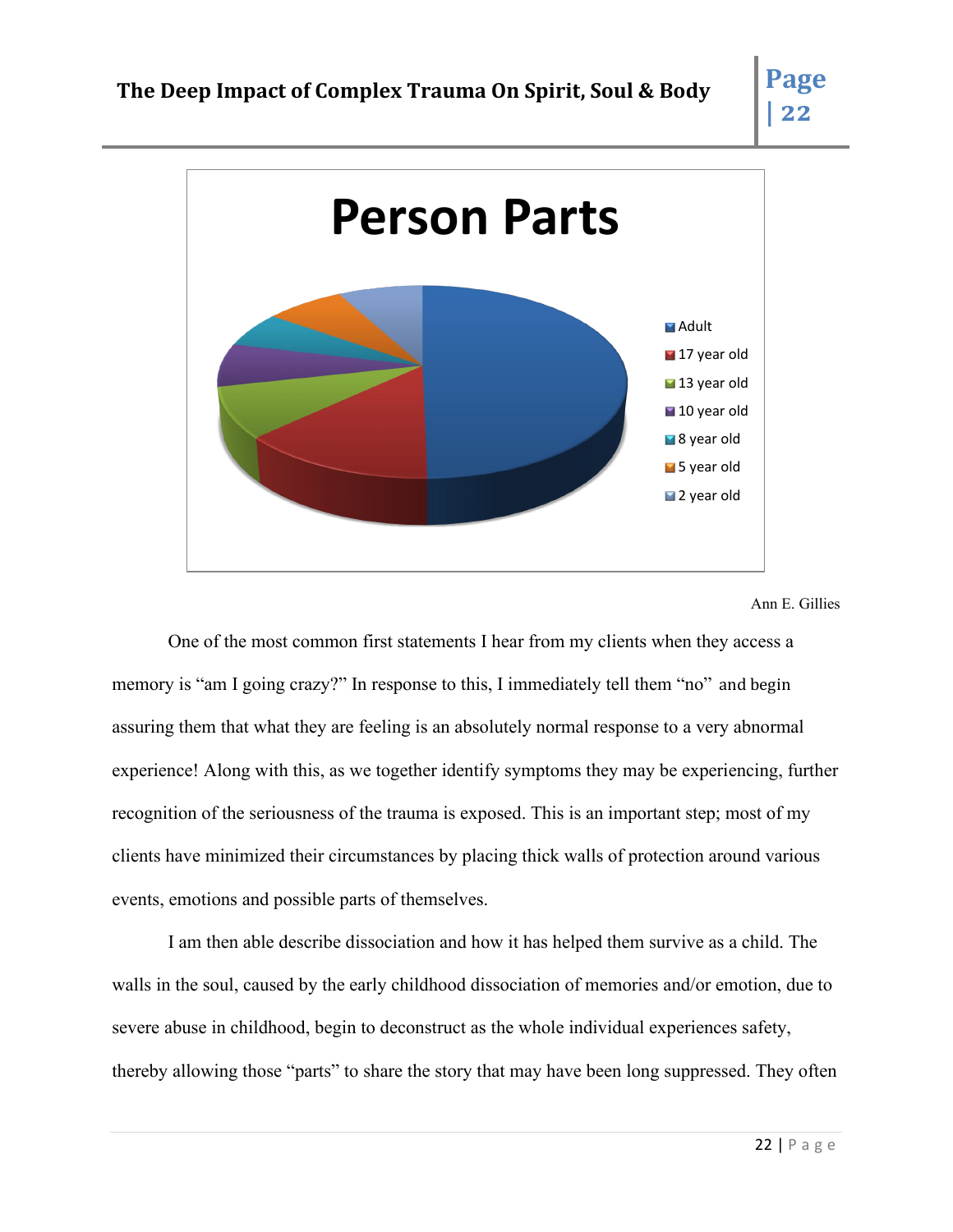feel "heard" for the first time since they've been "locked away" in dark places, much as the prisoner described in Isaiah 61:1-3.

## **Case Study**

The chart above is a composite of the traumatic events affecting a fictional client. Let me explain. At the age of two this child (we'll call her Susan, now forty-two years old) lost her parents in an automobile accident (first traumatic experience). She was immediately sent to live with her maternal uncle and his wife, and as is often the case, the child's grief was neither recognized nor treated in any manner - life simply went on. But life wasn't so simple, it was confusing.

Susan's uncle began to spend more time with her at bedtime and began to touch her inappropriately all the while telling her how much he loved her. Although only four by this time, something within her told her this touching was wrong, but because of his warning, she never told her aunt – or anyone.

By the time she was five, her uncle became more aggressive and eventually raped her one night when her aunty was out visiting friends. In order to survive the pain and terror, part of her soul became locked away. She experienced this splitting by seeing herself sitting in the corner with her doll, while her uncle raped 'the kid on the bed'. Her uncle took the kid afterward, bathed her and changed the sheets, telling her that'd she'd be ok and the bleeding would stop and she should never tell her aunt or else something bad would happen to them both.

This became a continual pattern whenever her aunt left. No matter how much she begged to go with her aunt, her uncle insisted in keeping her at home. Helplessness and hopelessness set in.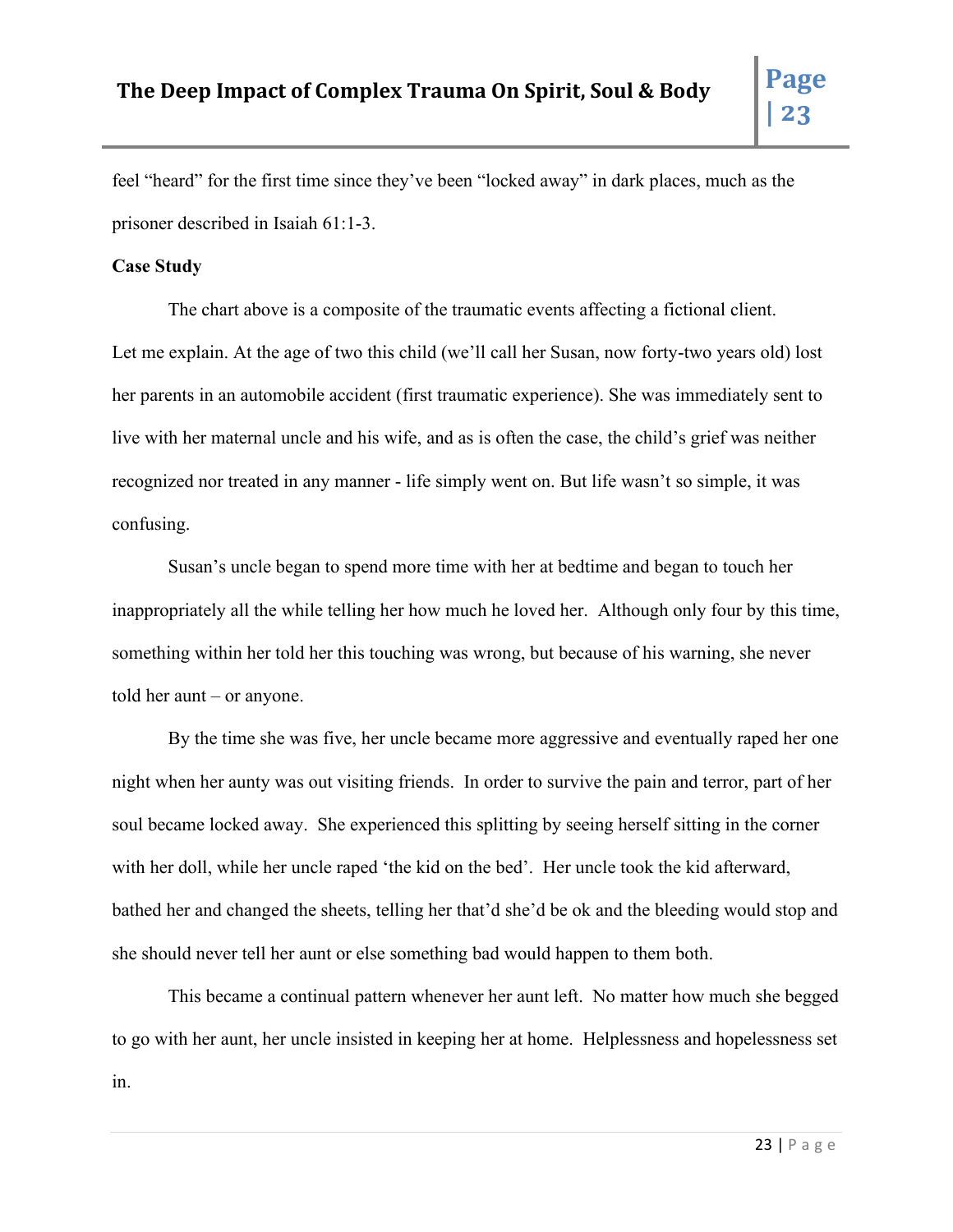The child grew physically, but emotionally there was a "stunting," so to speak; grief and sadness became buried alive behind the walls, as her new caregivers met her physical needs, but never discussed the death of her parents with her, the abuse, nor comforted her in manner that met her emotional needs.

Three years later her new "parents" divorced. Susan continued to reside with her aunt, but seldom saw her uncle. There was a sense of relief, but the terror was still there behind the wall.

Then around the age of six one of Susan's uncles (her aunt's brother) molested her Due to the tragic loss of her parents, as well as the subsequent sexual abuse of her uncle, Susan had already built substantial walls around her emotions and buried them alongside the memories.

The sexual abuse and ensuing threats from this perpetrator further confirmed her lack of safety and security. Susan never considered telling anyone about the abuse. Family members took her to church periodically, which she loved, as she felt safe there.

She became very close to her Sunday schoolteacher, who was attentive and kind to her. But Susan remembers thinking, "I'd better not get too close; if you love someone they can disappear or worse they'll hurt me."

Susan, through her experiences, had become vulnerable and more likely to suffer continued trauma. At age nine she was bullied by a group of boys, who humiliated her as she walked home from school. Again, due to the ability to block out negative, painful emotions, (dissociation) she tucked this experience away as well. Unfortunately her behaviour was changing. She was struggling with deep self-esteem issues and continually felt that she didn't measure up anywhere. She became more and more isolated.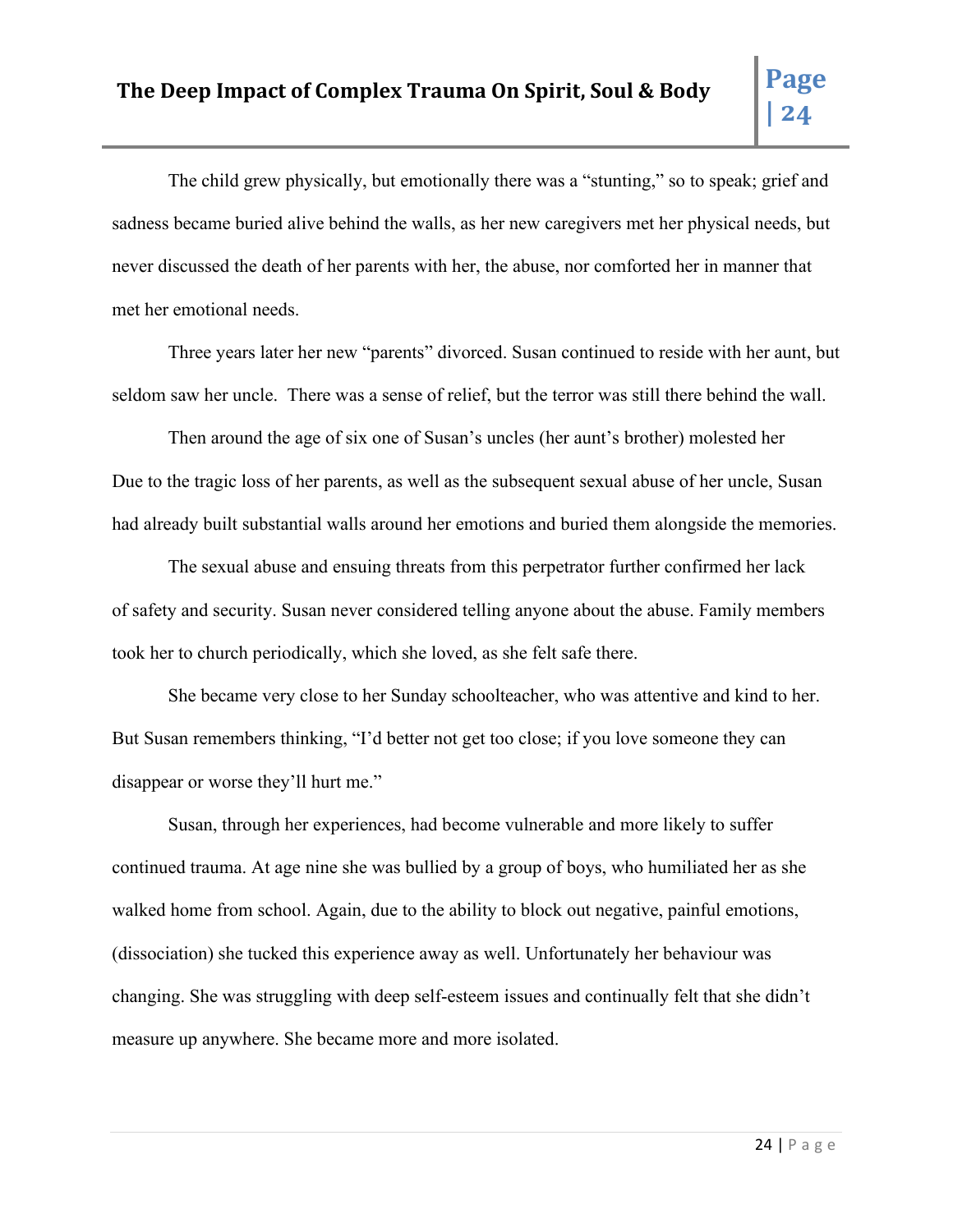At thirteen Susan was invited to a party, which she was delighted to attend, as she was often not included in such things. Although she felt she stuck out like a "sore thumb," one young fellow took an interest in her and after the party asked her out on a date, where he subsequently raped her.

Now embedded deep within her was the expectation of sexual exploitation, which may have been dormant since childhood. She continued to focus on school and immersed herself in books to keep her mind centered. It also helped her keep her emotions and pain pushed down, as she could read about the pain of others but not allow it to touch her own. The high school years were lonely years as she continued to pull away from potential friends in the fear of being wounded again.

Then at age seventeen, while walking home from a part-time job one night, she was kidnapped, raped, and later discarded in a park a few blocks from her home. She was able to walk home and again never told anyone what had happened.

If this scenario seems extreme, it is far from unreality for most chronic abuse survivors. The reality of a continuing pattern of victimization is well-documented in a meta-study by (Classen, C.C., Palesh, O.G., & Aggarwal, R. , 2005). Due to the acquired ability to dissociate throughout her lifetime, Susan was able to successfully complete high-school and join the workforce.

Repeated abuse will often cause the individual to give up scholastically and career-wise. They may find themselves running away from home, doing drugs, prostituting or incorporating a variety of other self-harming behaviours. Susan though had one stabilizing factor in her life –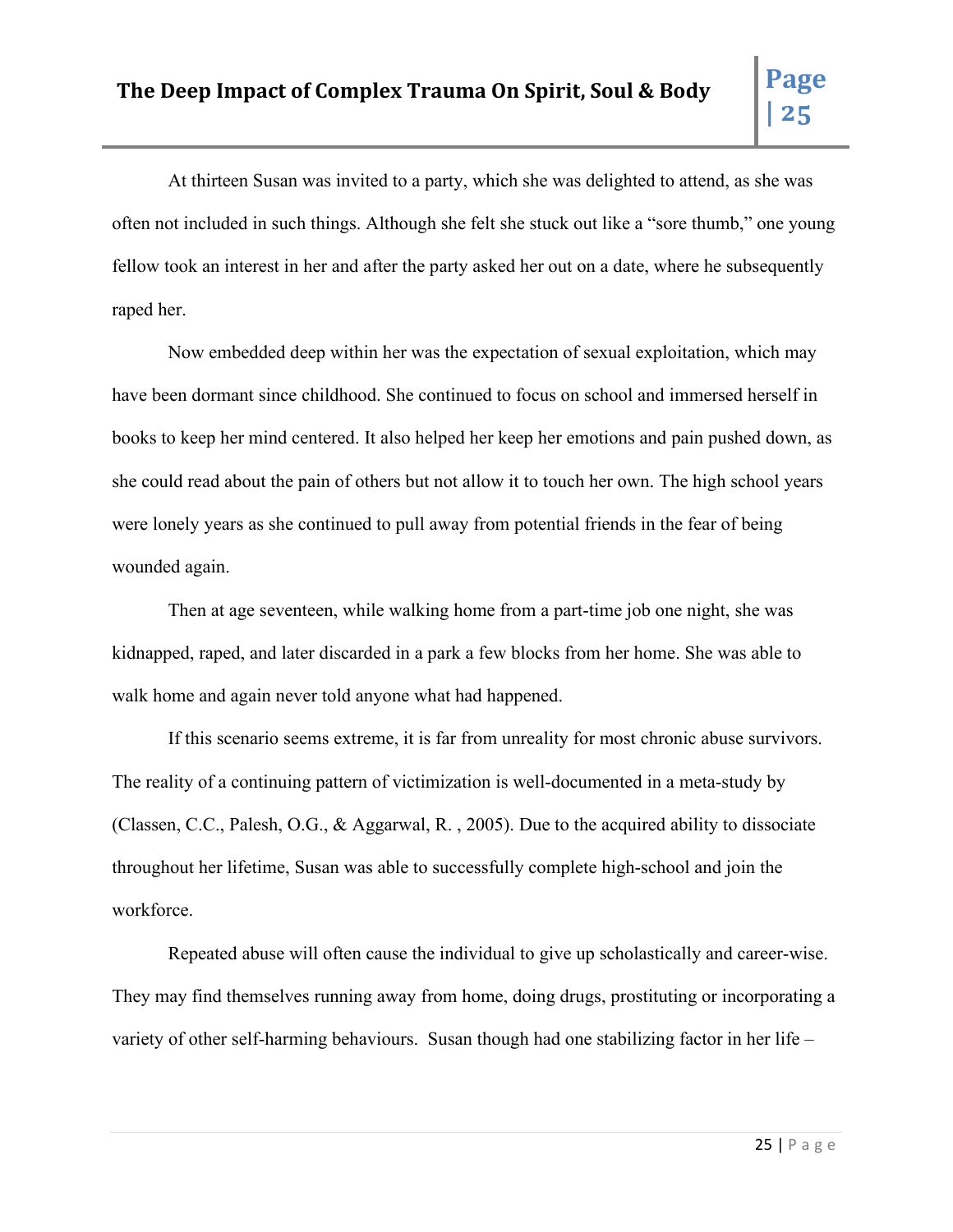the relationship with her aunt, which was strong, loving and encouraging, although parts of Susan remained behind the walls.

## **Processing Memory and Emotion**

The memories of abuse usually create an 'internal war' if a 'part' (usually an older, protector part) may try to quiet the younger one out of fear of exposing the 'child' to more pain. I find that in these times are praying (either silently or with the client's permission) that God would comfort the parts and lead the 'wounded child' to safe place.

What you might experience is the client dissociating to the place of the child which may be expressed in the body curling up in a fetal position; trying to hide, sobbing uncontrollably or 'shutting down' into that dark place.

Grounding the client in the present is imperative so that they can understand that this is a memory, not a present reality. For some clients this can take several minutes (but it feels like hours). I find that asking Jesus to enter the memory and comfort the child is strategic. I believe that He is omnipresent and omnipotent – able to be there with the child, in the present past, and leading the child into safety.

These are times of deep emotional reactions that are sometimes mistaken for demonic influence so let me help you further understand the symptoms of dissociation.

- Body becoming still or stiff
- Responding slowly to others
- Things seemingly moving in slow motion
- Flat/numb emotions
- Drifting off, spacing out
- Staring into space
- Frequent panic attacks
- Great difficulty sleeping
- Hiding in her closet
- Feeling like an observer in life, not a participant
- Memory lapses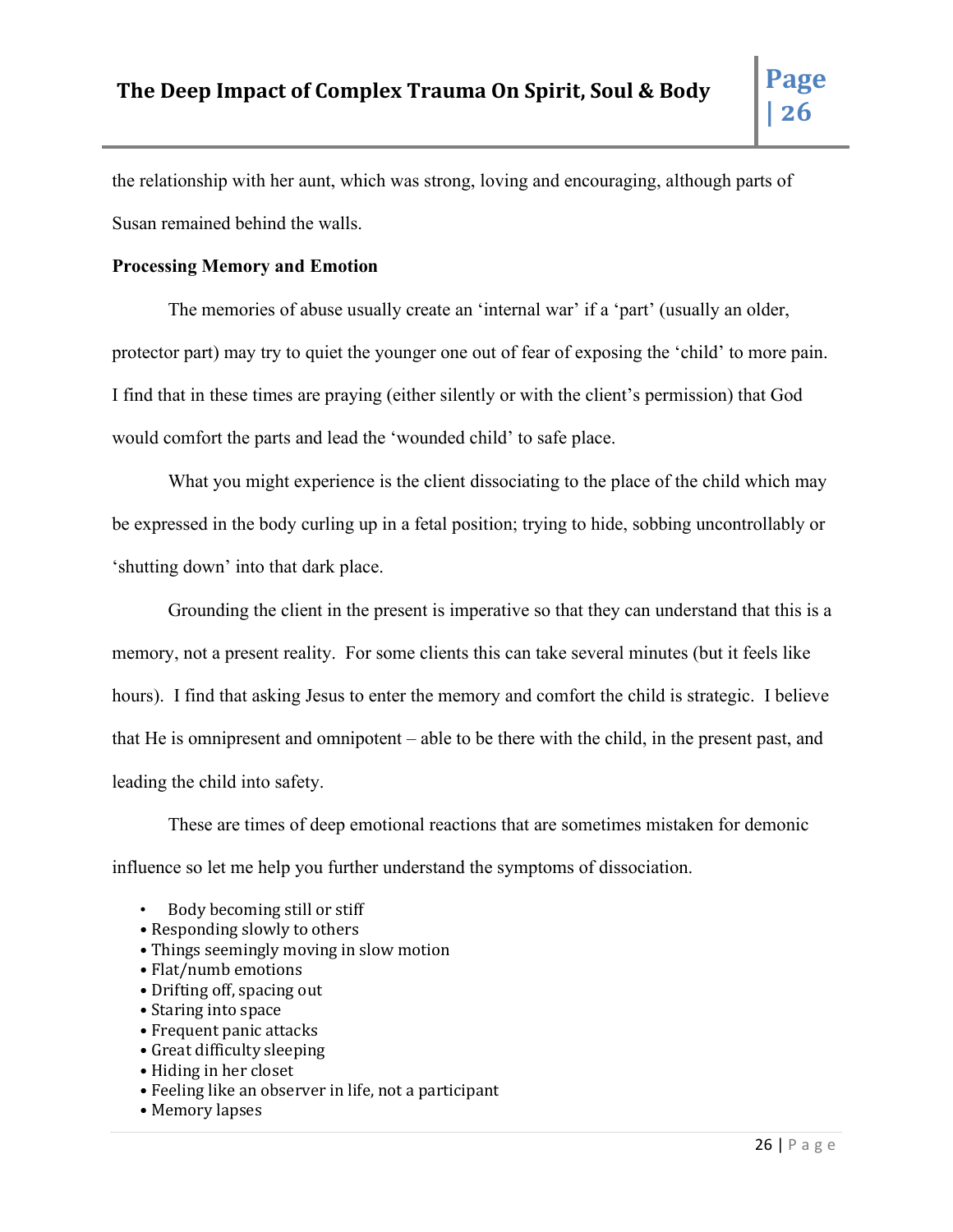- Over-reactivity and withdrawal
- Being on auto-pilot
- Feeling disoriented
- Feeling like she was watching from outside her body
- Cutting and picking

While I believe that Christians can be demonized (for further study see: Matt. 15:22-28; Matt. 16:22-23; Mark 1:23; Luke 9:52-56; Luke 13:11-16; John 6:70-71; John 13:27; Acts 5:1- 11; Acts 8:9-24 ; 1 Cor 5:1-5; 1 Cor. 10:12-14; 2 Cor 2:10-11; 2 Cor. 12:7; 1 Tim. 4:1-2; 1 Pet. 5:8-9), and that permitting our sinful nature of bitterness, anger, and immorality to reign can open the door to evil, the symptoms noted are were not evil, but rather a psychological response to the traumatic event she had experienced.

The difference between demon possession and a demonic attack (demonization) has been a crux of debate among believers for centuries, and spiritualizing emotional reactions is certainly not something new within the Christian church; however, the fallout from such misunderstandings is tremendous for the person suffering from trauma.

Many have been so wounded that they have left the church. It is imperative for clergy and lay leaders to understand the difference between demonization (which I have typically witnessed in those who have experienced chronic sexual or ritualized abuse) and the complex psychological symptoms of complex traumatic experiences.

A narrative reconstruction approach helps give the client a sense of mastery over their memories and prepares them for systematic revisiting and reconstruction of traumatic memories in a narrative form (Courtois, C.A., & Ford, J.D. (Eds.). , 2009).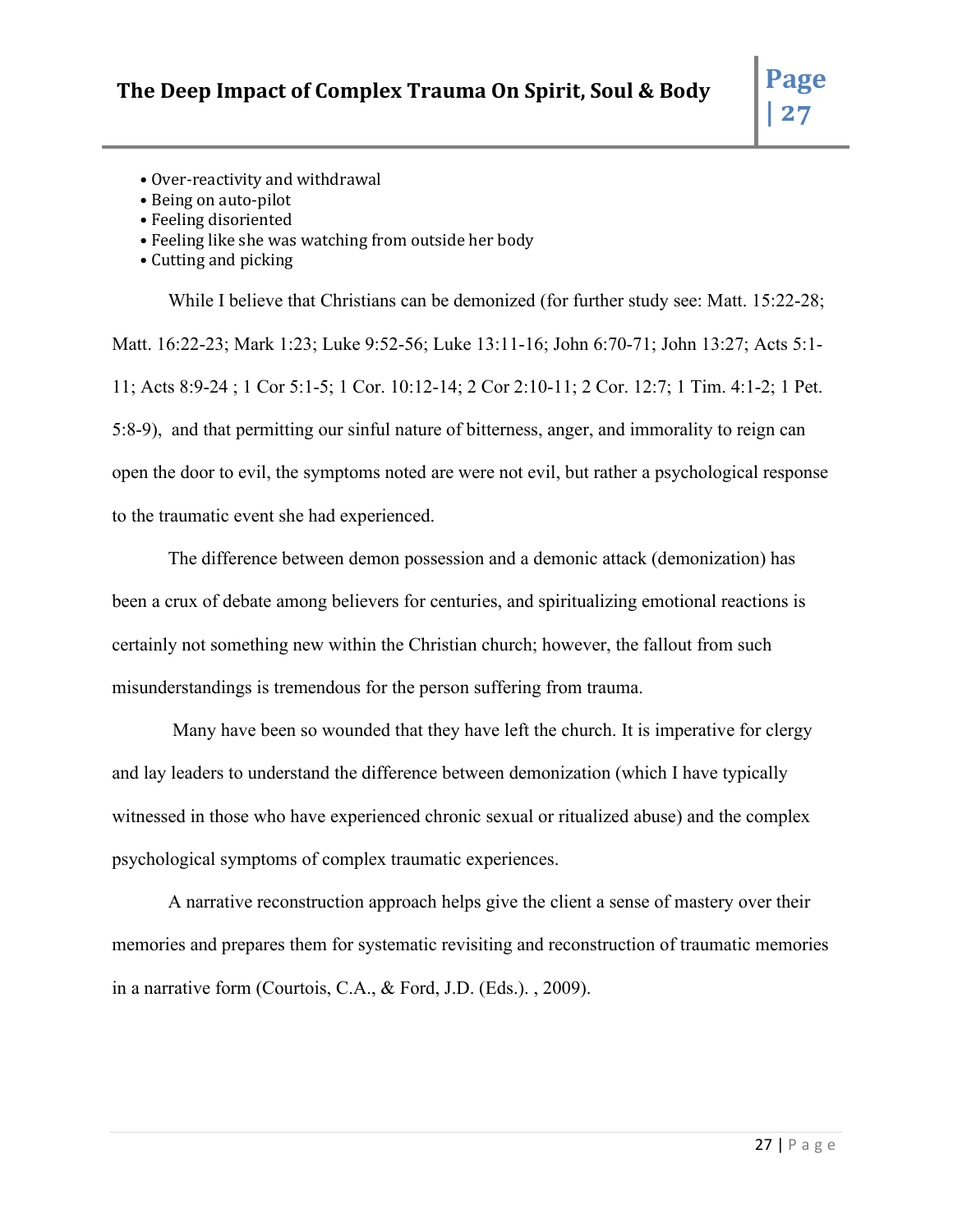The second principle is this: Throughout the treatment, but particularly during emotional processing work, the client must be assisted in maintaining an adequate level of functioning, consistent with past and current lifestyle and circumstance.

While this is the desired objective, I have found that a few clients have come to my office with decreased ability to function as they had in the past. In fact, this is one of the reasons that they are seeking therapy. Often what has happened is that they have used their previously employed internal defense mechanisms throughout their lives, and have managed to "keep their heads above water," so to speak, until the unthinkable happens! They find themselves faced with a new traumatic experience (serious motor vehicle accident, robbery, abduction, rape, etc.) and it triggers long-buried memories and emotion.

As stabilization of these clients and situations continues and emotional processing work begins, I have found that functioning may decrease for a period of time, and they may need to take a stress leave from work (if they are still in the workplace) in order to be able to focus on recovery.

I liken the process of trauma therapy to having heart surgery without anesthetic! One wouldn't think of asking a patient to head off to work immediately after surgery. I encourage them to rest their bodies and minds after sessions. Taking care of themselves at this point is very important and it's also okay to allow others to care for them. At the same time, not allowing them to sink into further despair and/or depression is crucial.

## **Phase III Consolidation**

Phase III begins when all traumatic memories have surfaced, been acknowledged, and been processed emotionally. The consolidation phase allows for new coping strategies to be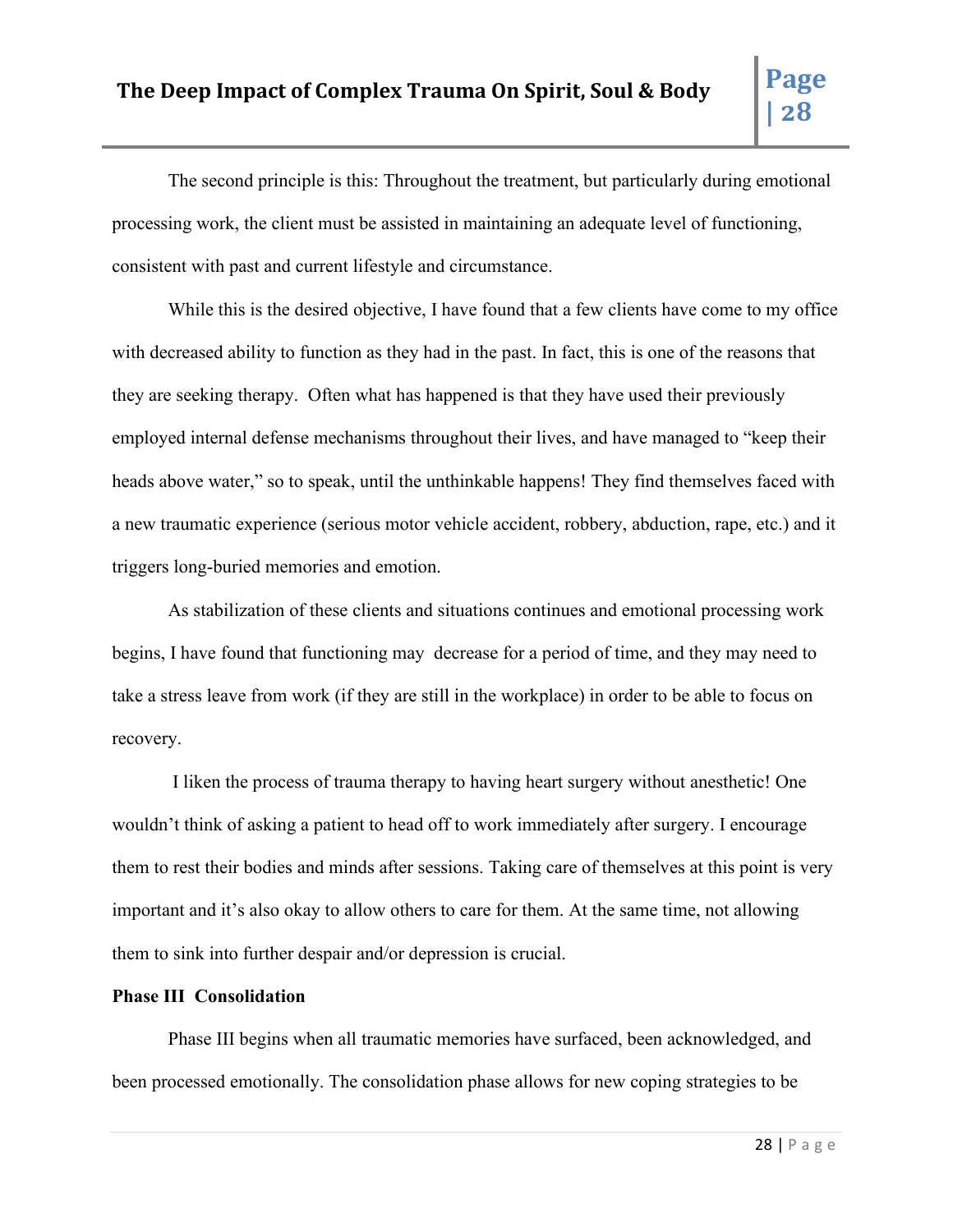explored and implemented. As the individual now has full awareness of past memories and has in large part addressed the subsequent emotions, they no long need to hide parts of their self.

They are now free to enter into a new place of wholeness. This place is not without hurdles, though, as the individual will need to navigate changing relationships and learn to live as an integrated whole (Gingrich, 2013).

#### **Emotional Regulation**

As trauma work continues toward a conclusion, the therapist can begin to shift their focus to helping the client learn or relearn how to regulate their emotions. For those who have suffered chronic abuse within their families of origin, emotional regulation may never have been learned; in fact, emotions of any sort (even than anger) have usually been avoided due to threats of reprisal.

A psychoeducational approach is helpful in bringing a supportive structure to this part of therapy. As the client begins to understand how their emotions (or lack thereof ) have affected them, and better comprehend the need to process emotions as they arise, they will begin to gain mastery instead of feeling out of control.

Emotions identify a need, which in turn directs our thoughts and gives meaning to them. Such emotions prompt a person to respond, which engenders response from others. The primary goal is to increase positive (wanted) emotions and decrease negative ones. Understanding our emotions and being able to label them is extremely healthy.

Teaching a client to allow exposure to emotions (which is what has been happening throughout the trauma-processing phase) inspires new, healthier responses. Allowing the client to take the time to identify and articulate what they are feeling in the present will help them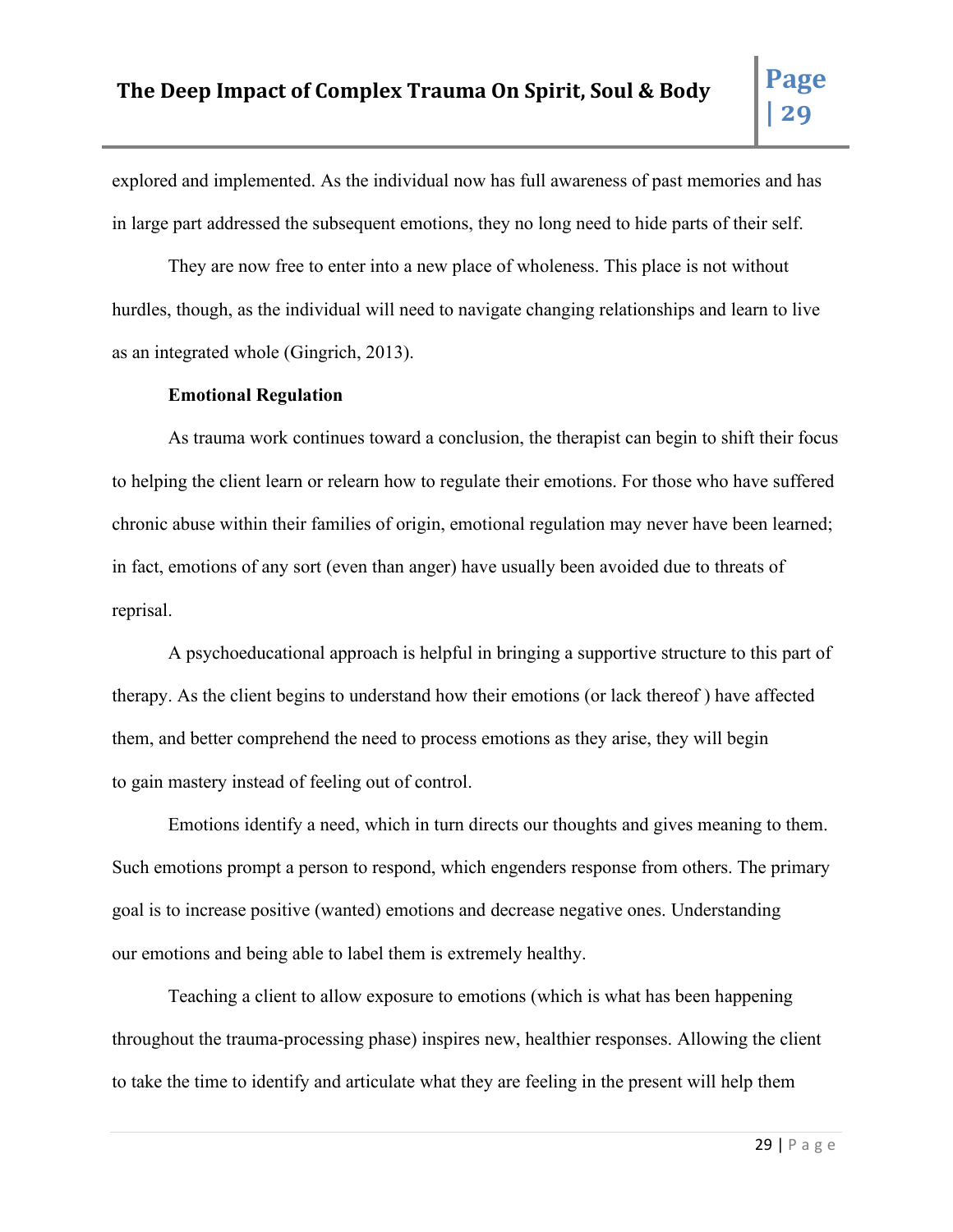choose an appropriate response in the midst of a session. It also will enable the individual to experience a different way of responding to those feelings when they arise outside of the counselling office. This process is counter-intuitive to the dysfunctional response of misperceiving an event, numbing oneself and abdicating control to someone else, but with consistent practice, the client will make this new response part of their behavioural pattern.

#### **On-going Care**

The disciplines of deep breathing, inspirational music, inspirational and scriptural reading, connecting with mind, body and spirit and daily exercise, all combine to help reduce the stressors of daily life as well as unexpected trauma triggers. Encouraging healthy sleep patterns and the avoidance of non-essential things that can potentially wind up emotions will work together to decrease high emotional arousal.

If I have somehow conveyed that this type of depth therapy is quick or easy, please forgive me, as it is neither. I do believe that it sometimes moves along more quickly than other psychodynamic approaches, but in the effect of multiple and chronic traumas it still usually takes between two and three years to completion. This of course is dependent on the client's ability to trust the therapist and to commit to the process and the capacity of the person to maintain God Attachment, explore the traumas, process body memory, and maintain emotional regulation.

The path to healing will not be smooth for either client nor counsellor – but it will be revealing, relational, and healing as they can continue together on the journey to wholeness.

#### **A Final Word**

I want to reinforce the need for extensive support systems for the CTSD client. Of all the issues facing CTSD clients, social support and family care is probably the most difficult for the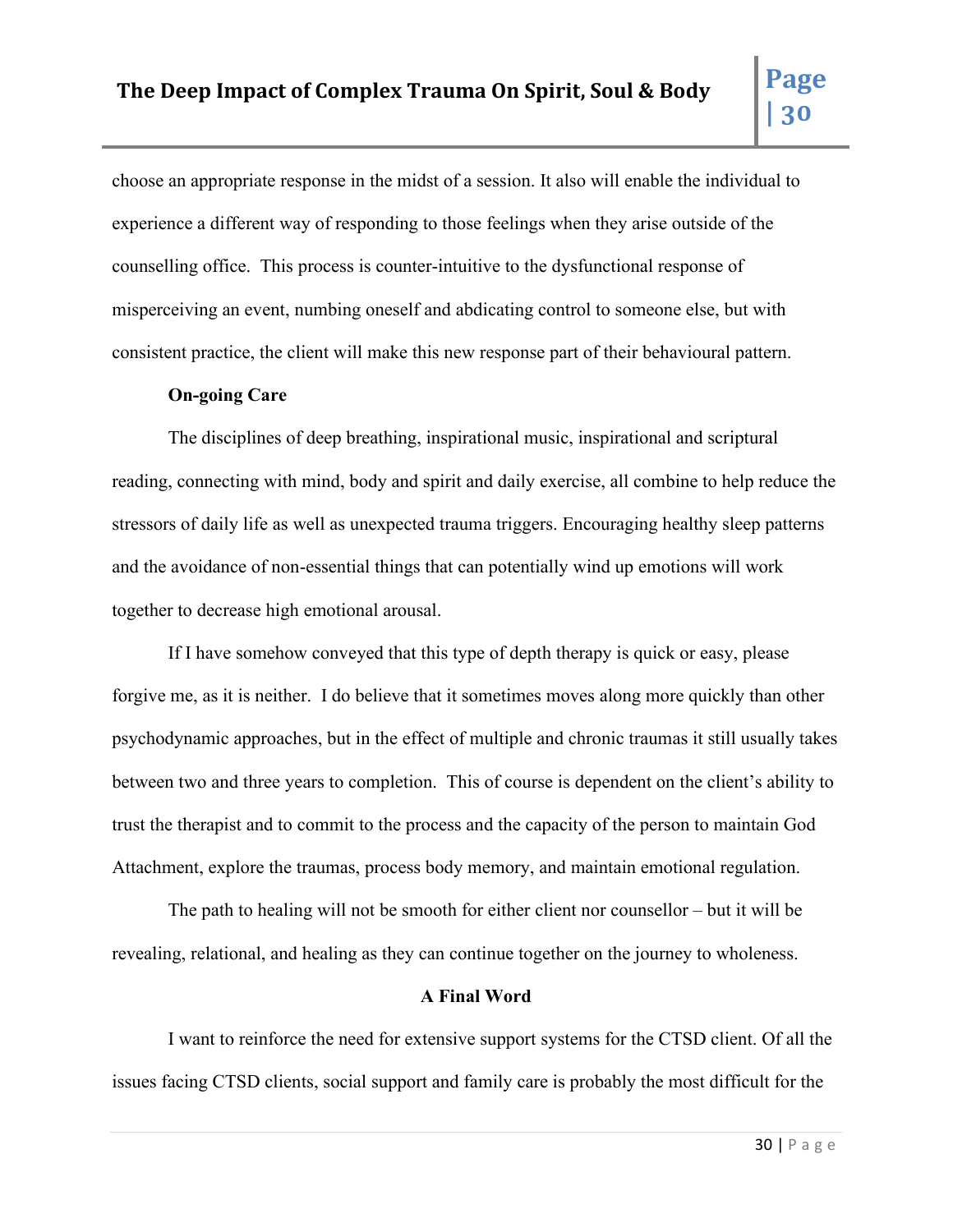therapist to implement. In fact, in many cases there is little support outside of the counselling office.

Lack of support should raise an immediate red flag. It is imperative as part of the Phase I assessment to ascertain who will be there for the client when they encounter overwhelming emotions. Who do they have who will hold them and "have their back"? Support is also central to the on-going mental, spiritual, emotional and physical health of the client.

Processing trauma is not for the weak of heart! The more extensive the client's support system, the more successful the process of therapy will be. Even then, there will be many times the client will re-experience a traumatic memory by themselves.

Having a solid foundation of a secure attachment relationship with their Father God will provide an incredibly safe place for the individual – not painless, but safe. I often send clients home with a copy of the beautiful picture below, asking them to see themselves as the lamb he is comforting.



Visualizing Jesus comforting like this, in the midst of their deepest pain, trauma and sorrow, allows them to 'hear His heart' beating for them; drawing them closer and closer into His arms of love, setting captive free and healing their wounded heart.